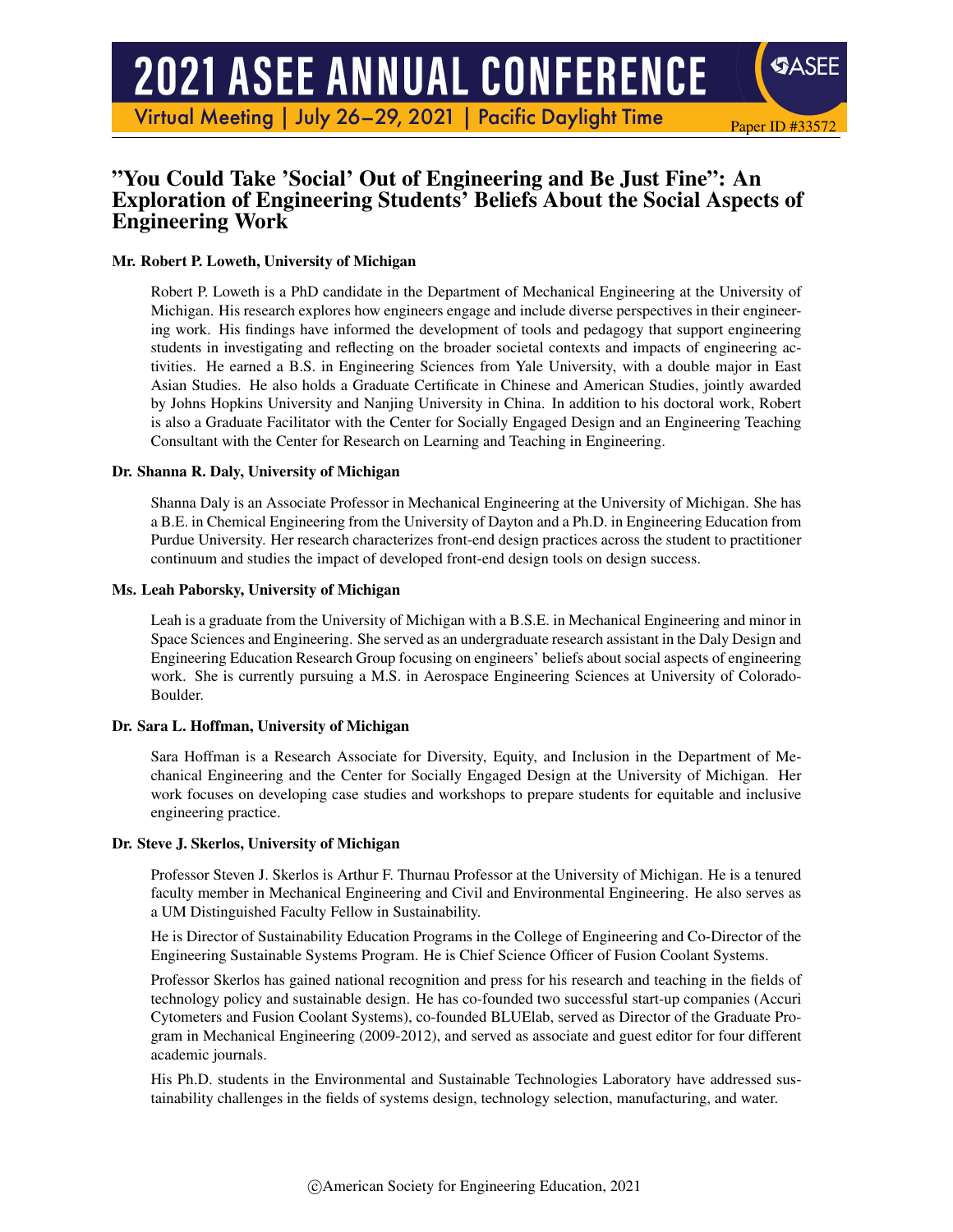"You could take 'social' out of engineering and be just fine:" An exploration of engineering students' beliefs about the social aspects of engineering work

## **Abstract**

Engineering is both a social and technical discipline, and engineering students encounter the social aspects of engineering work in a variety of education and internship contexts. These education and internship experiences inform engineering students' beliefs about the social aspects of engineering work and thus influence the practice and outcomes of their work. To better understand the variety of beliefs that engineering students may possess about the social aspects of engineering work, we conducted interviews with 30 upperclassmen engineering students. Participants were provided with eight statements related to the social and technical aspects of engineering work. They were then asked to pick two statements that aligned most with their experiences and two that aligned less well. Focusing on the social elements that students discussed, fifteen out of 30 participants selected "Engineering is a social discipline" as aligning *less well* with their experiences, in part because they interpreted "social" to be about social bonding and felt that it was separate from, and unnecessary to, effective collaboration. Seventeen out of 30 participants also selected "Engineering is a team discipline" as a statement that aligned *well* with their experiences and identified collaboration and communication as core aspects of engineering work. Discussions of other social aspects of engineering, such as engaging with stakeholders, collaborating with users, or considering the societal implications of engineering work, were relatively limited. Understanding engineering students' beliefs about the social aspects of engineering work based on their previous experiences can help us better align engineering curricula to promote more holistic and inclusive views of engineering.

## **1. Introduction**

Engineering is an inherently social discipline. The social aspects of engineering work include the various ways that engineers, within the context of their professional roles, impact, interact with, and relate to both broader society and other individuals. For example, engineering work produces significant and long-lasting impacts on society, and engineers are responsible for understanding the potential societal implications of their solutions [1]–[4]. As another example, engineers may work closely with communities and stakeholders as part of their problem definition and solution development processes [1], [4]–[6]. Furthermore, communication and collaboration are core aspects of professional engineering practice. To achieve optimal engineering outcomes, engineers must be able to work effectively with diverse teammates and co-workers [1], [7]–[9].

Engineering students engage with the social aspects of engineering work in several contexts, including internships and project-based design courses. However, previous studies have observed variations and gaps in the ways that engineering students conceptualize the social aspects of their work. For instance, some engineering students may consider stakeholder engagement to be a core aspect of engineering practice, while other engineering students may view this engagement to be largely unnecessary [10]–[12]. Engineering students may also vary substantially in the degree to which they consider the broader societal contexts of their engineering problems [13]. Furthermore, some engineering students may conceptualize engineering work as being purely technical and may thus struggle to apply "non-technical" knowledge and approaches when developing engineering solutions [4], [14]. In part, these variations and knowledge gaps may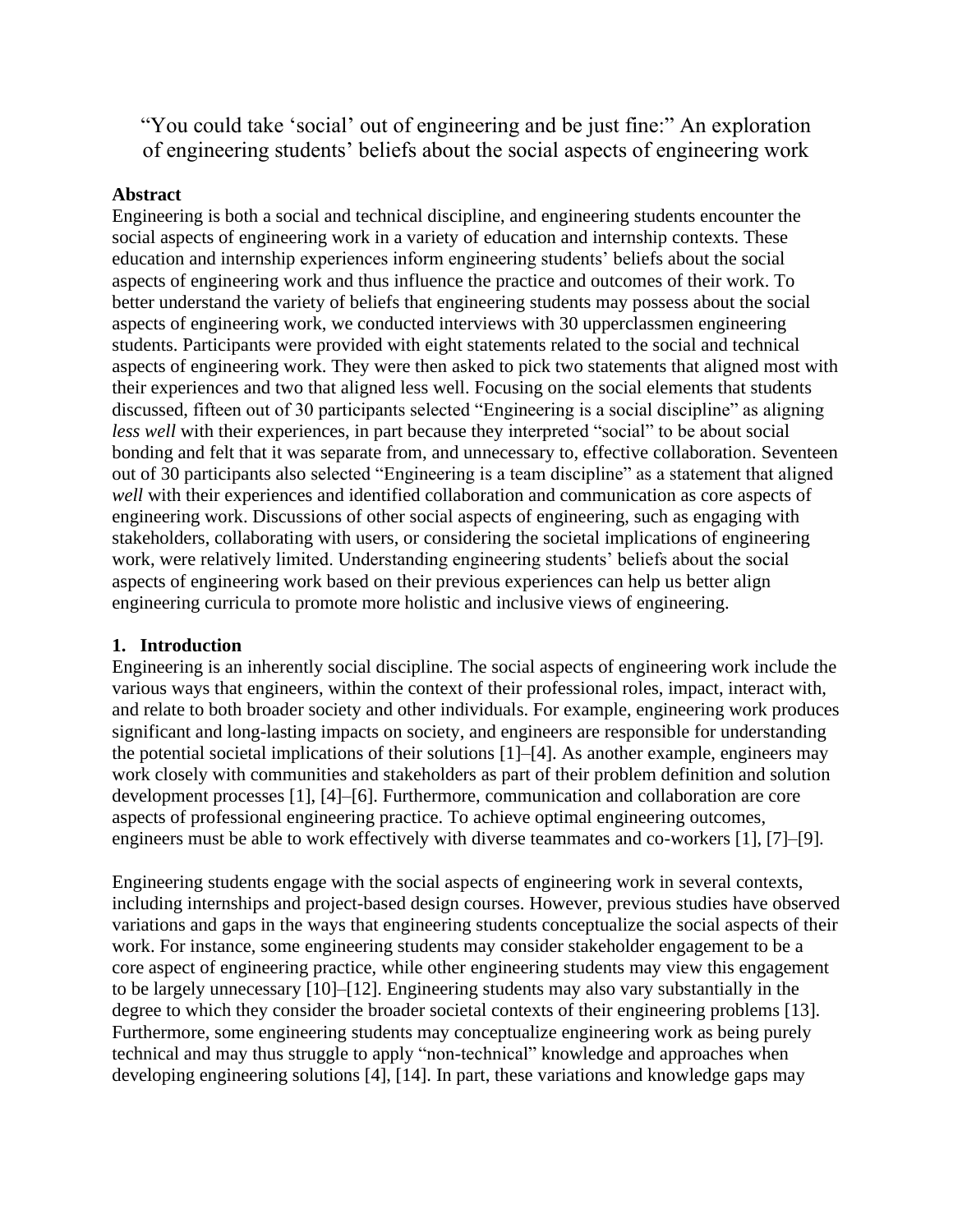emerge because strong, intentional education about the social aspects of engineering work is not often included within standard undergraduate engineering curricula [4], [15], [16].

Our preliminary study investigated junior- and senior-level engineering students' beliefs about the social aspects of engineering work based on their previous education and internship experiences. Students' beliefs about engineering work represent an important research topic because of how these beliefs may influence engineering practice and outcomes [1], [17]. Specifically, in the context of this study, the investigation of students' beliefs can deepen our understanding of how engineering students may think about and apply knowledge related to the societal contexts of their engineering work. The investigation of students' beliefs can also provide insight into the specific ways that engineering students may be perpetuating normative conceptions of engineering work as being separate from social concerns and/or unintentionally contributing to existing systems of inequality or exclusion within engineering environments. Studying students' beliefs in the context of their previous experiences further enables us to explore how students may acquire their beliefs about engineering work, and thus can inform pedagogy that supports engineering students in developing more inclusive views of engineering.

# **2. Background**

2.1 Social aspects of engineering work: Engineering *with*, *for*, and *as* people

There are several ways to conceptualize the social aspects of engineering work. One useful framework, which forms the basis for our later analysis, is the "engineering *with*, *for*, and *as* people" framework described by Fila et al. [1]. This framework does not encompass all social aspects of engineering work: for instance, it does not discuss in depth the systems-level interactions between engineering work and the broader social, political, environmental, and/or economic contexts within which this work occurs. However, this framework does provide a clear summary of key ways that engineering is a social discipline in addition to a technical discipline.

Engineers work *with* people. Engineering *with* people involves collaborating with stakeholders and communities to produce successful and equitable engineering outcomes. In engineering domains such as product or service design, stakeholders represent valuable sources of information that can help engineers understand the goals of their engineering work and evaluate the feasibility of potential solutions [18], [19]. Case studies such as Luck [5] and Østergaard et al. [20] also show that, through participatory or co-creative techniques, engineers can leverage the unique knowledge of stakeholders in the development of innovative solutions. Stakeholder engagement skills thus represent important knowledge for engineers to develop, although this knowledge is not typically covered as part of standard engineering curricula [15], [16].

Engineering *with* people also includes the teams and organizations within engineering working environments. Trevelyan [7], [8], in his studies of professional engineering practice, observed that engineers spend a significant portion of their working time communicating and coordinating with teammates and co-workers. Olson et al. [21] and Bucciarelli [22] have similarly observed that engineers spend substantial time during technical meetings clarifying ideas to teammates and coordinating their projects. Passow and Passow [9], in their review of literature related to core engineering competencies, highlighted collaboration skills as a crucial component of technical competence. Anderson et al. [23], based on their investigation of engineering practice at six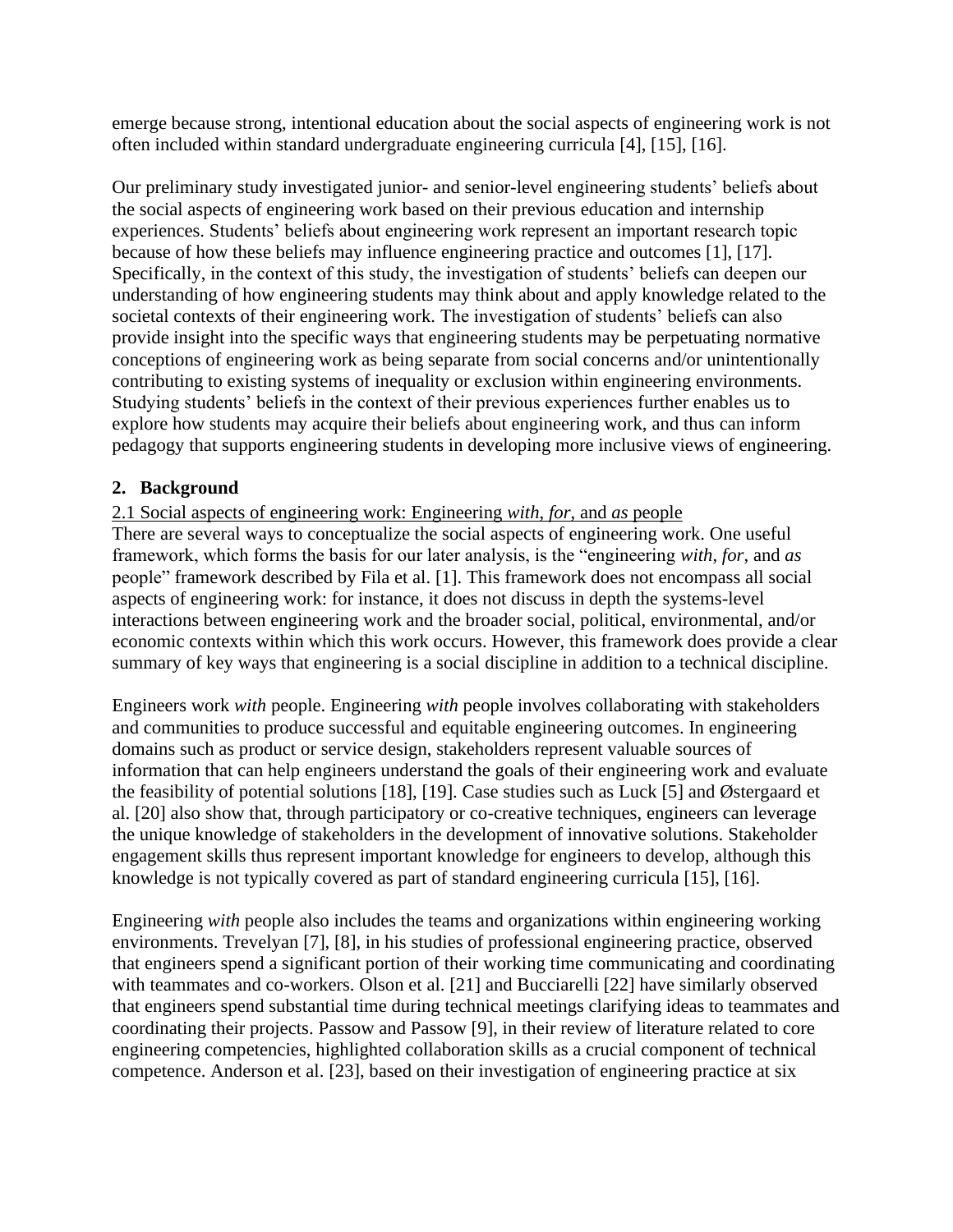engineering firms, further suggested that some professional engineers consider communication and coordination skills to be the most important skills that they leverage to complete their work.

Engineering work should also be *for* the benefit of people and society. For instance, the Accreditation Board for Engineering and Technology (ABET) [2] states that engineering graduates must be able to "apply engineering design to produce solutions that meet specified needs with consideration of public health, safety, and welfare, as well as global, cultural, social, environmental, and economic factors." Professional societies such as the National Academy of Engineering [3] and the National Society of Professional Engineers [24] also emphasize service to society as a core mission of engineering. The phrase "engineering *for* people" thus captures the aspirations of the engineering profession, especially if engineers can successfully engineer *with* stakeholders and communities. However, as described by Nieusma and Riley [6], engineers who work *for* people but not effectively *with* people risk perpetuating existing social inequities.

Lastly, engineers work *as* people, meaning that their personal and social identities influence their engineering work. Previous studies have documented how various aspects of engineers' personal and social identities, including domain background [22], [25], psychological characteristics and personality [25], [26], race [25], [27]–[30], gender [25], [30], [31], socioeconomic status [25], [28], [32], and ability status [33], [34], may affect the ways that engineers interact with other engineers or stakeholders and/or apply their knowledge to solve problems. Engineering *as* people also refers to how engineers' ideas about "legitimate" engineering work may influence their work processes. For instance, Cech [17] has suggested that, due to a culture of "depoliticization" in engineering, engineers may view their personal, social, and cultural values as disconnected from their engineering work and thus may not consider the implications of their positionality when engineering *with* or *for* people.

2.2 Engineering students' beliefs related to the social aspects of engineering work

Previous studies have described several beliefs that engineering students may possess about engineering work and the role of social or societal considerations within this work. For example, Khosronejad et al. [14] studied how engineering students approached a simulated design task related to air pollution mitigation. They found that participants rejected solution ideas involving policy initiatives or stakeholder education because these solutions did not align with participants' conceptions of engineering work as the creation of physical artifacts. Studies such as Cech [35] and Bielefeldt and Canney [36] have also reported that engineering students' feelings of social responsibility may decline over the course of their undergraduate engineering education. Cech [35] attributed this decline to a "culture of disengagement" in engineering education, i.e., a widespread belief that public welfare considerations are tangential to engineering work. As a result, engineering students may not view potential societal impacts as important factors to consider in the development of engineering solutions, although Rulifson and Bielefeldt [37] have shown that students' attitudes about social responsibility may also be positively influenced by community-engaged, co-curricular projects and/or courses on engineering ethics.

Other studies have explored the relationship between engineering students' beliefs about engineering work and their approaches to interacting with stakeholders. Niles et al. [4] suggested that some engineering students may struggle with the stakeholder engagement aspects of engineering work because these practices seem to conflict with the technocentric focus of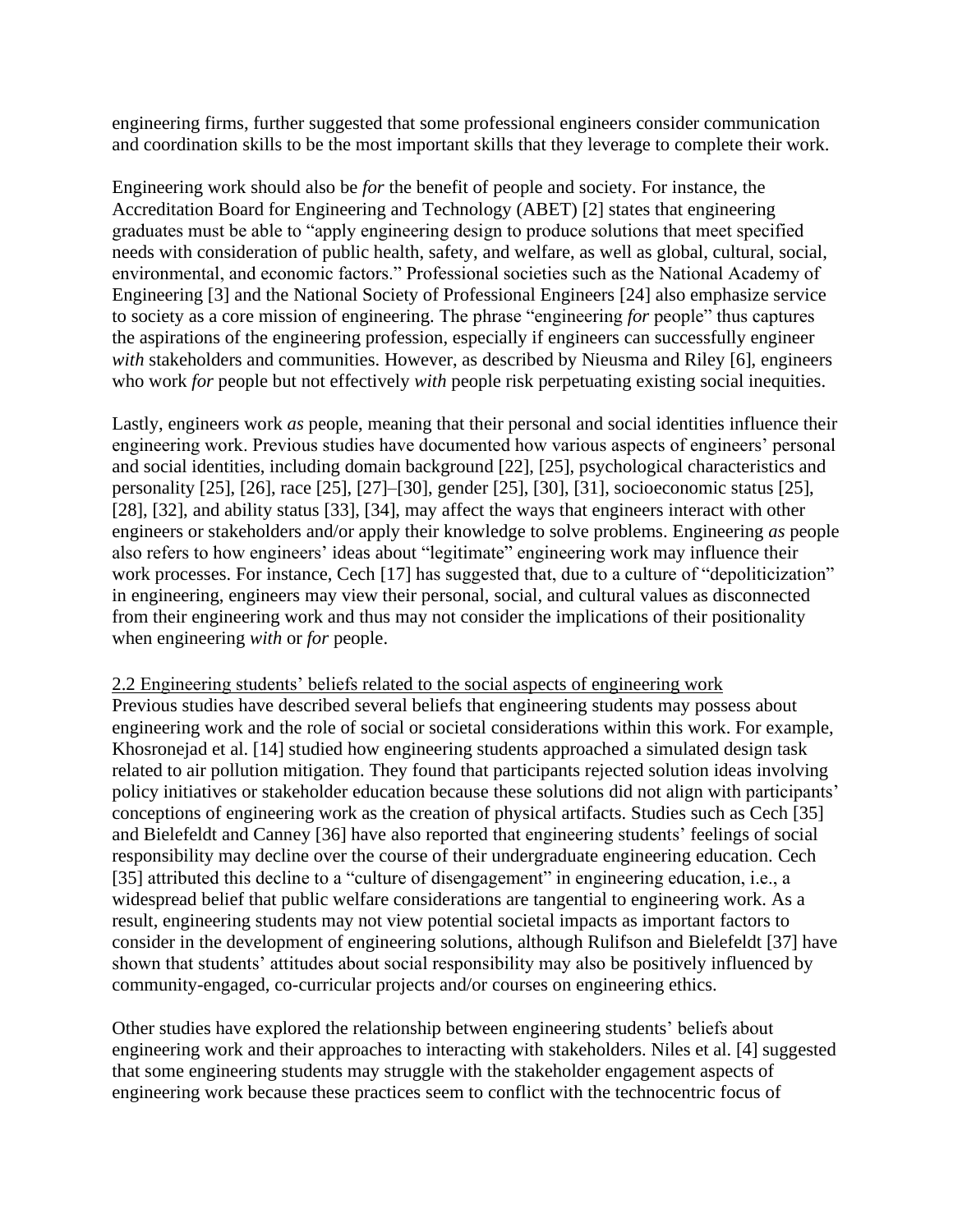traditional engineering education. In addition, Zoltowski et al. [10] described a continuum of potential engineering student perspectives related to stakeholder engagement ranging from "Technology-centered" (i.e., no stakeholder involvement in design projects) to "Empathic design" (i.e., deep stakeholder involvement and relationship building). Building on this work, Loweth et al. [11], [12] observed that engineering students' perspectives on stakeholder engagement seemed to influence the techniques that students used to engage stakeholders in their design projects, as well as the frequency of their engagements.

Studies have also explored beliefs that engineering students may possess related to working or interacting with other engineers. For instance, Meyers et al. [38] surveyed engineering students about the factors that they believed were necessary to be considered an engineer. Participants in their study consistently selected "Being able to work with others by sharing ideas" and "Speaking/communicating using accurate technical terminology" as key descriptors of engineers. In contrast to these findings, Dunsmore et al. [39] reported that their engineering student participants described teamwork as an obstacle to be overcome rather than as a fundamental characteristic of engineering practice. Meanwhile, Litchfield and Javernick-Will [40], in their study of engineering students' engineering identities, found that engineering students who saw themselves as outgoing and/or interested in engaging with others also described these qualities as being atypical of engineers. These studies collectively suggest that there are a variety of ways that engineering students may conceptualize their interactions with other engineers, and thus also likely a variety of ways that students may approach interactions with other engineers in practice.

# **3. Methods**

## 3.1 Research Questions

While previous studies have identified potential ways that engineering students may conceptualize the social aspects of engineering work, our study sought to understand students' beliefs in greater depth and also identify specific ways that students' beliefs may be informed by their education and work experiences. Our study was guided by the following research questions:

- 1. What ideas related to the technical and social aspects of engineering work do engineering students feel align most and align least with their education and internship experiences?
- 2. When interpreting their previous experiences, how do engineering students describe the social aspects of their engineering work?

## 3.2 Participants

Thirty junior- and senior-level engineering students were recruited to participate in our study. Participants were recruited through a study solicitation and screening survey that was sent to university listservs in the Mechanical Engineering, Industrial and Operations Engineering, and Electrical Engineering/Computer Science departments at a large Midwestern university. We recruited participants from multiple engineering departments so that we could explore a range of potential disciplinary experiences. The screening survey collected basic demographic and contact information, and we leveraged stratified sampling (based on race, gender, and major) to maintain diversity in the collection of students that we invited to participate in interviews. Eighteen out of 30 participants in our final participant sample reported identifying as White, seven participants reported identifying as Asian American, three participants reported identifying as Black, and two participants reported identifying as multiracial. Fifteen out of 30 participants reported identifying as men, 14 participants reported identifying as women, and one participant reported identifying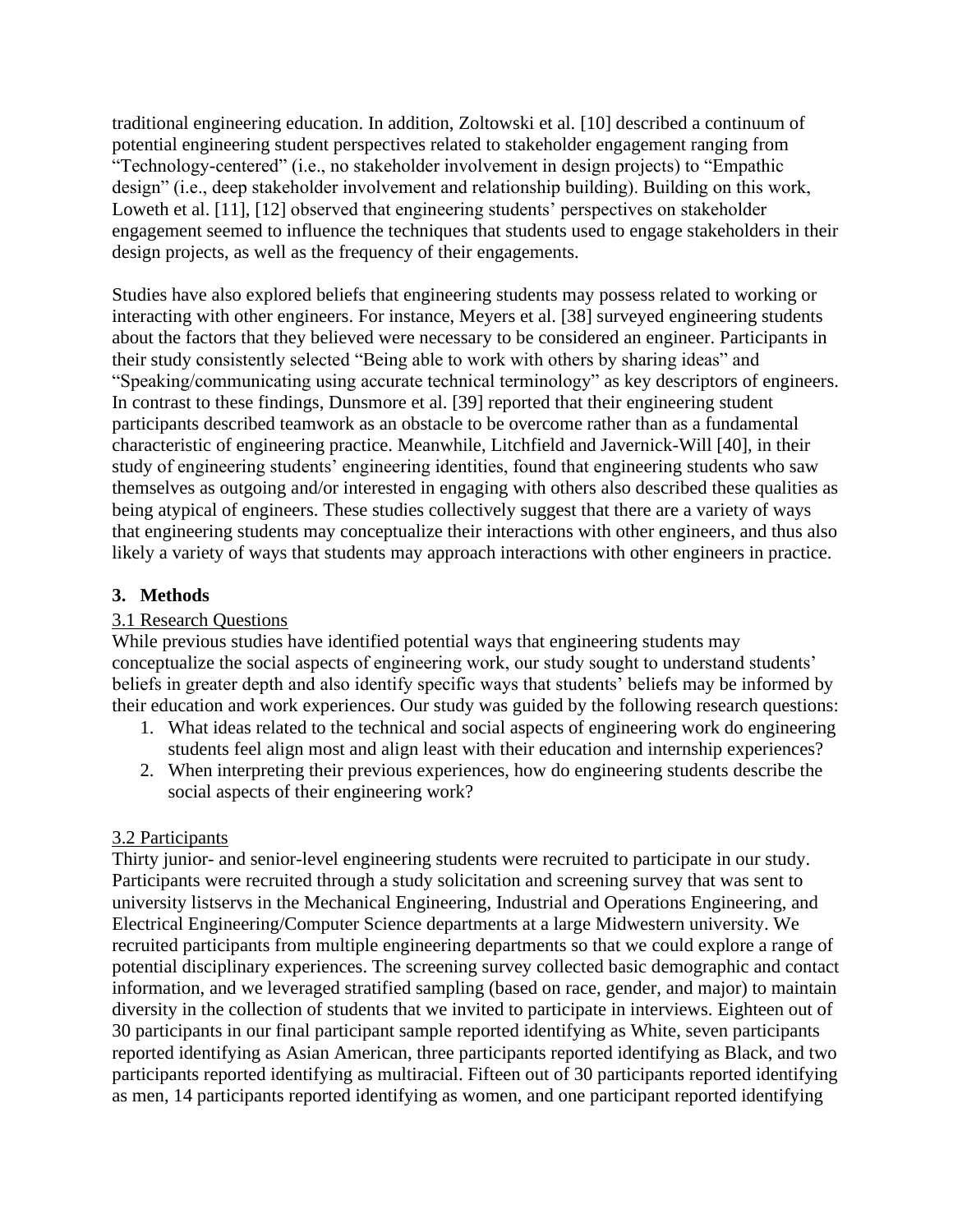as non-binary. Academic information for our participants is included in Table 1. We have aggregated our participant data to conceal the identities of our participants, some of whom might be highly identifiable within their disciplines due to low overall diversity.

| <b>Table 1.</b> Aggregate academic information for participants |    |      |  |  |
|-----------------------------------------------------------------|----|------|--|--|
| Category                                                        | n  | $\%$ |  |  |
| Total                                                           | 30 | 100  |  |  |
| <b>Class Standing</b>                                           |    |      |  |  |
| Junior $(3rd$ year)                                             | 9  | 30.0 |  |  |
| Senior $(4th$ year)                                             | 20 | 66.7 |  |  |
| $>4^{th}$ year                                                  |    | 3.3  |  |  |
| Major*                                                          |    |      |  |  |
| <b>Mechanical Engineering</b>                                   | 11 | 36.7 |  |  |
| <b>Electrical Engineering</b>                                   | 11 | 36.7 |  |  |
| <b>Industrial and Operations Engineering</b>                    | 6  | 20.0 |  |  |
| <b>Computer Science</b>                                         | 3  | 10.0 |  |  |
| <b>Biomedical Engineering</b>                                   |    | 3.3  |  |  |

**Table 1.** Aggregate academic information for participants

\*Two participants indicated more than one engineering major

#### 3.3 Synthesizing technical and social aspects of engineering work

In preparing the interview protocol for our study, we generated eight statements that captured key ideas related to the technical and social aspects of engineering work (shown in Table 2). We synthesized these eight statements from descriptions of engineering work found in reports published by engineering organizations (e.g., the National Academy of Engineering [3], [41]– [43]) and universities with an engineering focus (e.g., the Massachusetts Institute of Technology [44]), as well as the academic literature (e.g. Passow and Passow [9]). We conducted pilot interviews with engineering practitioners to verify that our eight statements aligned with practitioners' perspectives of engineering work.

Our eight statements encompassed multiple ways that engineering is both a technical and social discipline. Statements such as "Engineering is a technical discipline" and "Engineering is a social discipline" highlighted these aspects of engineering work explicitly. Other statements communicated ways that engineering is simultaneously technical and social. The statement "Engineering is a team discipline" reflected the idea that engineers frequently collaborate to complete technical tasks. The statements "Engineering is a global discipline" and "Engineering makes the world a better place" were grounded in the idea that engineers' technical design decisions have far-reaching impacts on society. The statement "Engineering is about synthesizing and integrating knowledge" related to how engineers utilize both social and technical information to inform their design decisions. The statements "Engineering is a creative discipline" and "Engineering is constantly evolving" reflected how engineers' technical processes are flexible, iterative, and adapting in response to societal changes.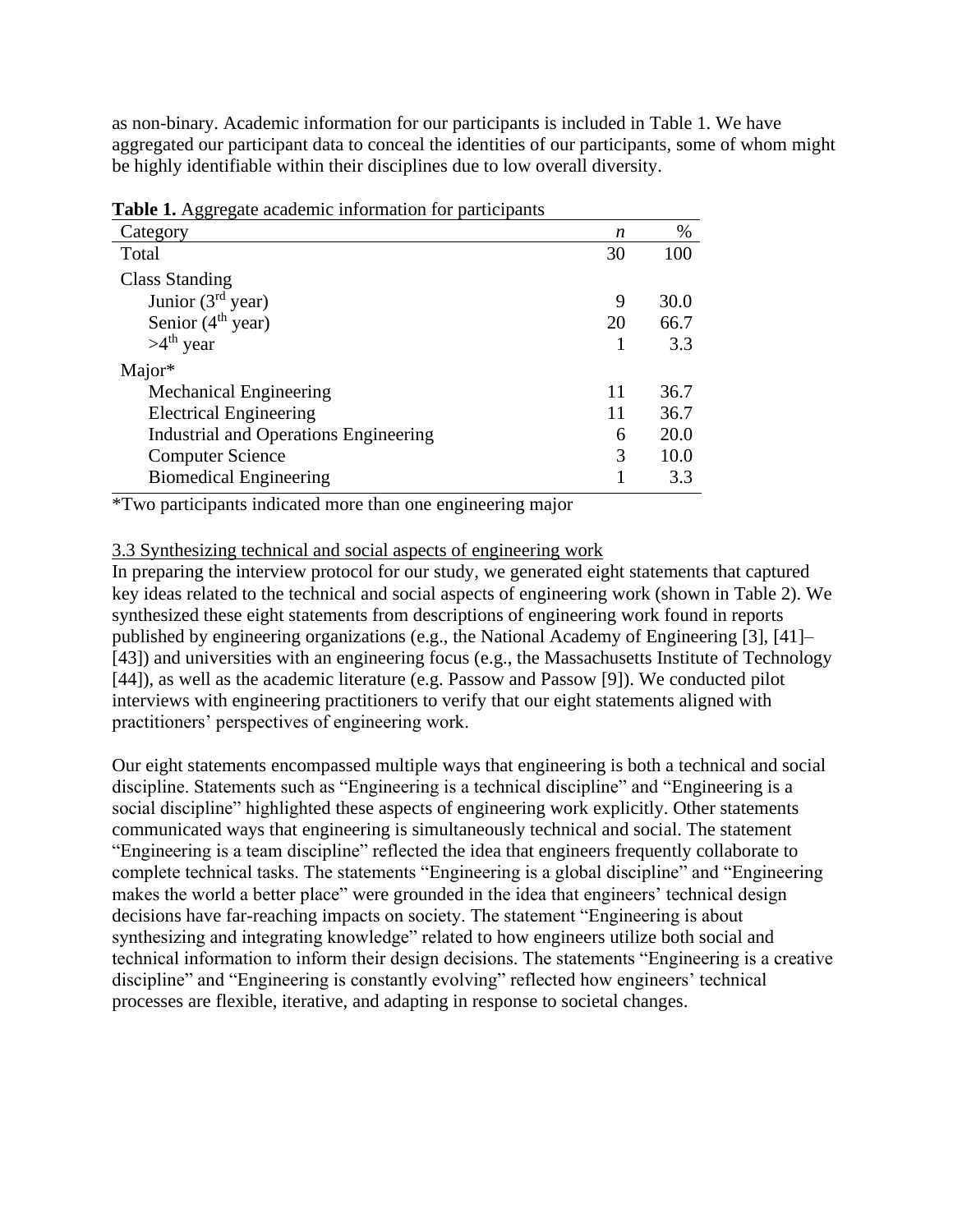| Statement about<br>engineering work                                | Definition                                                                                                                                                                                                                                                   | References                                                       |
|--------------------------------------------------------------------|--------------------------------------------------------------------------------------------------------------------------------------------------------------------------------------------------------------------------------------------------------------|------------------------------------------------------------------|
| Engineering is a<br>technical discipline.                          | Engineers use math and science to solve problems.                                                                                                                                                                                                            | [2], [3], [9],<br>[24], [41]–[49]                                |
| Engineering is a social<br>discipline.                             | Engineers solve problems that impact people. These<br>interventions inevitably have intended and<br>unintended impacts on societies.                                                                                                                         | [2], [3], [24],<br>$[41]$ , $[42]$ , $[44]$ ,<br>$[47]$ , $[49]$ |
| Engineering is a global<br>discipline.                             | The world is increasingly interconnected.<br>Technology is developed by diverse teams and can<br>have far-reaching impacts on diverse stakeholders.                                                                                                          | [2], [3], [24],<br>$[41]$ , $[44]$ , $[47]$ ,<br>$[48]$ , [50]   |
| Engineering is a team<br>discipline.                               | No individual can possess all of the technical<br>expertise required for the complexity of modern<br>engineering problems, and some essential knowledge<br>for engineering practice is unwritten/implicit and can<br>only be accessed through collaboration. | [2], [3], [9],<br>$[24]$ , $[42]$ – $[48]$                       |
| Engineering is a<br>creative discipline.                           | Engineers explore unstructured problems and<br>identify multiple paths to solutions.                                                                                                                                                                         | [2], [3], [9],<br>$[45]$ - $[48]$                                |
| Engineering is<br>constantly evolving.                             | Advances in knowledge are so rapid that even the<br>fundamentals of engineering are no longer fixed.<br>Engineers need to continue learning throughout their<br>careers to keep up with changes in technologies and<br>the contexts in which they are used.  | [2], [3], [24],<br>$[41]$ , $[45]$ – $[48]$                      |
| Engineering is about<br>synthesizing and<br>integrating knowledge. | Engineers solve complex problems by synthesizing<br>information and approaches from STEM and non-<br>STEM disciplines.                                                                                                                                       | [2], [3], [9],<br>[24], [41]–[49]                                |
| Engineering makes the<br>world a better place.                     | The goal of making the world better for all people<br>through engineering is both historical and<br>aspirational.                                                                                                                                            | $[2]$ , $[3]$ , $[41]$ ,<br>$[44]$ , $[47]$                      |

**Table 2.** Statements about engineering work synthesized from literature

## 3.4 Data collection

We conducted and audio-recorded a single 60 to 75-minute interview with each study participant. The first 22 interviews were conducted in person, and the remaining eight interviews were conducted over a video-conferencing software such as Zoom. During interviews, we provided participants with the eight statements about engineering work shown in the left-hand column of Table 2. Since our goal was to understand participants' genuine conceptions of engineering work based on their own experiences, we intentionally did not provide definitions for each statement. Rather, we encouraged participants to interpret each statement in ways that made sense to them, and to discuss experiences that aligned with their personal interpretations.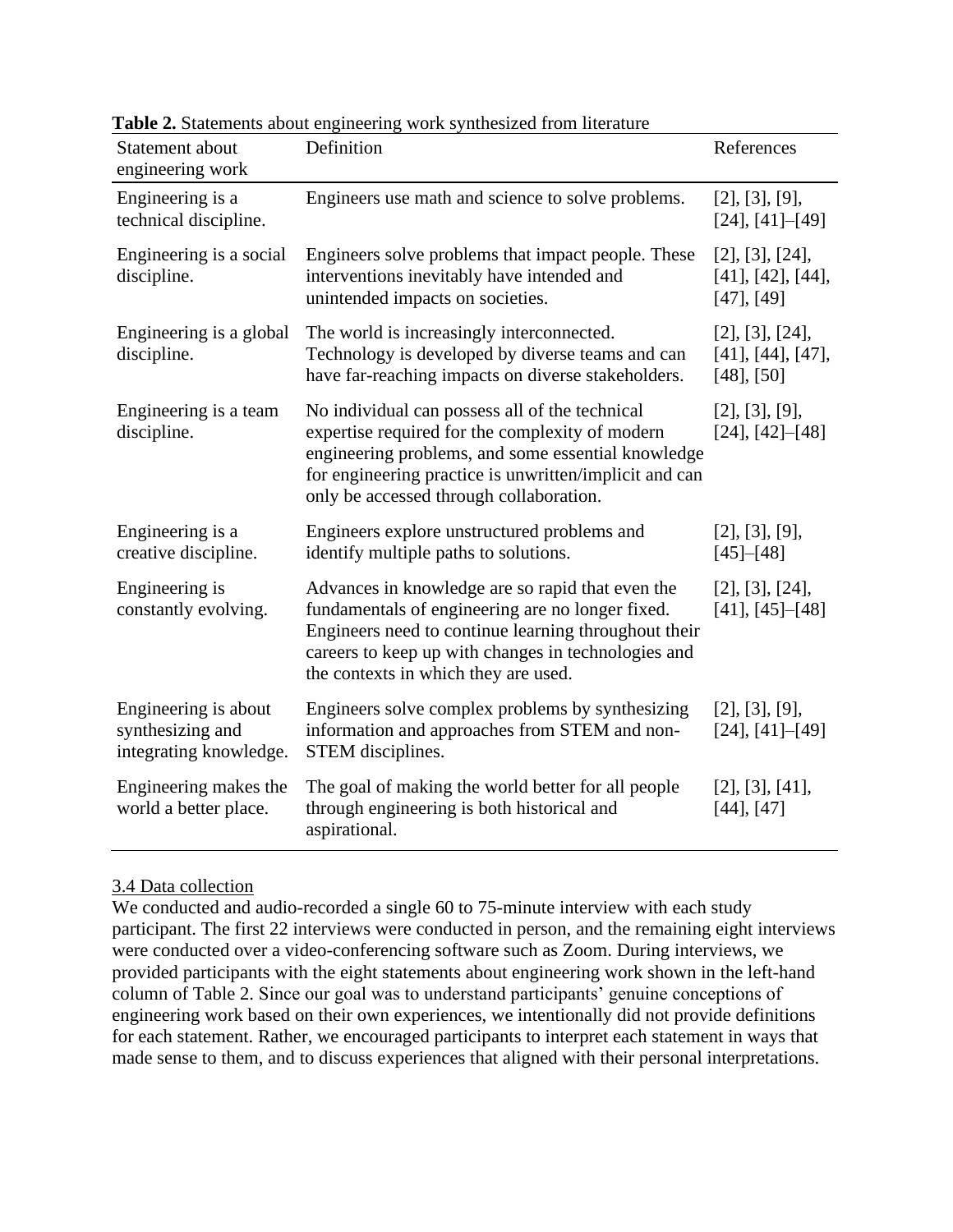Before providing our eight statements about engineering work to participants, we first clarified the goal of the exercise: participants would be asked to select two statements that aligned most with their previous engineering experiences. Our process for providing our eight statements to participants then differed slightly between in person and remote interviews. During in person interviews, we printed each statement on individual slips of paper. The interviewer read these slips aloud one-by-one before handing each slip to the interviewee. Participants were free to arrange the eight slips as desired while thinking through their responses. During remote interviews, the interviewer sent participants the full list of eight statements via the software's chat function, and then read out the statements one-by-one. We did not notice differences in how participants' thought through their responses between in person and remote interviews.

After providing our eight statements to participants, we asked participants to select two statements that aligned most with their previous engineering education or work experiences. Once participants made their selections, we then asked participants to describe a story from their experiences that aligned with one of their selected statements. As participants shared their stories, we asked follow-up questions to clarify how participants connected their stories to their first selected statements. We repeated this process for participants' second selected statements.

We transitioned to the second part of our interview by clarifying that we would be using the same eight statements for a new exercise. We then asked participants to select two statements that aligned less well with their previous experiences and to discuss their rationale. We asked participants to discuss their rationale (rather than provide an example experience) because in many cases participants chose statements that had not played a significant role in their education and work experiences. However, participants were encouraged to share an experience that did not align with their chosen statements if they were able. Similar to the first part of the interview, we asked follow-up questions to clarify how participants interpreted each selected statement and how they connected these statements to their experiences (or lack thereof). Participants were allowed to choose statements that they had previously discussed as aligning with their experiences, but only one participant discussed the same statement twice. Recordings of interviews with participants were transcribed, and these transcriptions were checked for accuracy by a member of the research team.

## 3.5 Data analysis

To answer our first research question, we recorded the statements about engineering work that each participant selected as aligning most and aligning least with their education and internship experiences.

To answer our second research question, we analyzed participants' interview responses to identify specific ways that participants described the social aspects of engineering work.

First, two researchers reviewed participants' justifications for the statements that they selected as aligning most and aligning least with their engineering experiences. During this review, the researchers identified representative quotes that captured the main ideas or experiences shared by each participant. The two researchers also recorded, for each quote, the statement about engineering work that had elicited the quote. After completing this initial review, the two researchers grouped together quotes that conveyed similar experiences and/or ideas about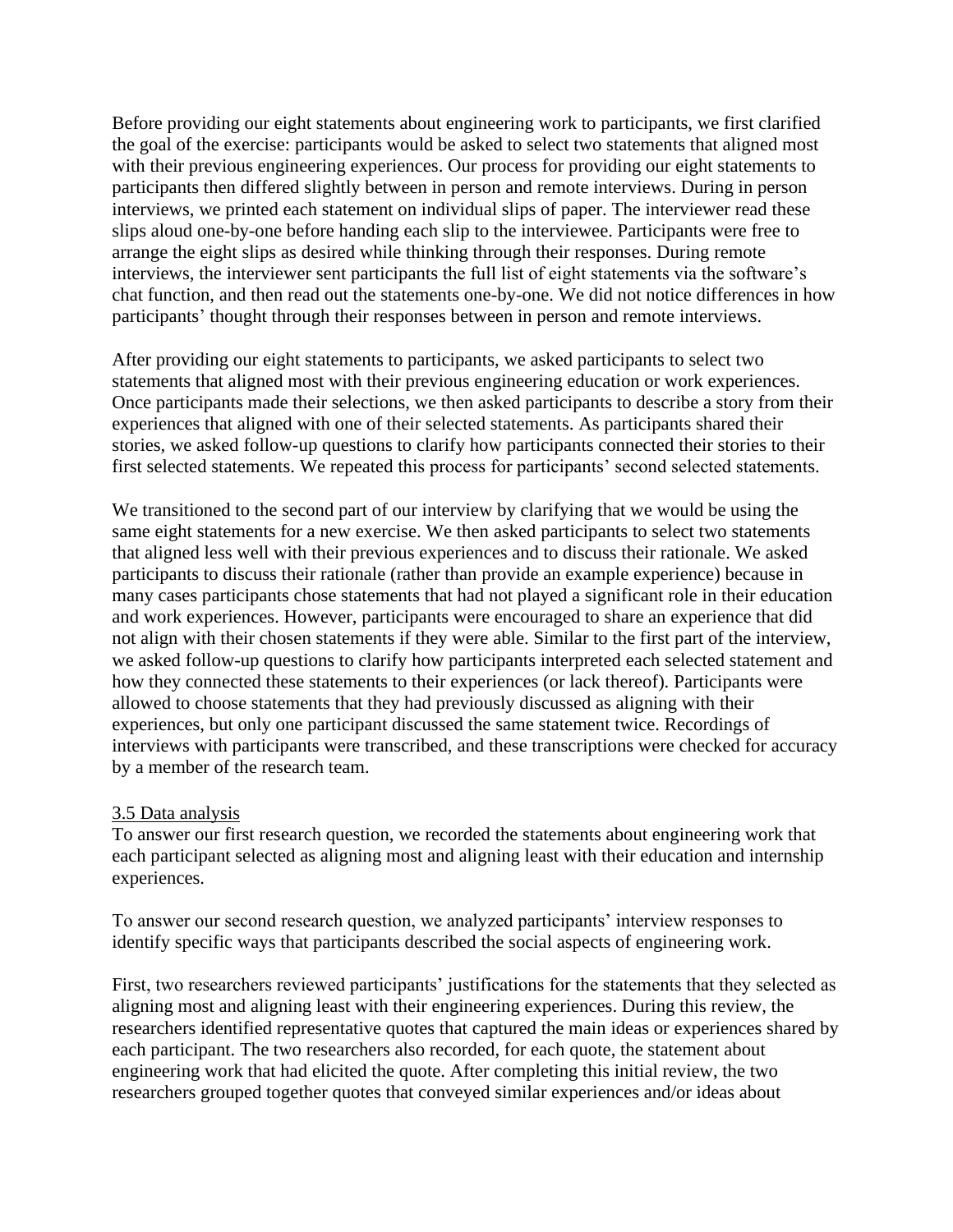engineering work and defined the central idea communicated by each group of quotes. An example of this grouping process is shown in Table 3. Building upon work by Godfrey and Parker [51] and Schein [52], we titled these central ideas collectively as "beliefs about engineering work." The two researchers then reviewed participants' interview responses again to identify additional participant quotes that had been missed during the initial round of review and that aligned with one of the identified beliefs. After completing this second review, the two researchers discussed discrepancies in their understandings of each identified belief, iterated on their definitions of these beliefs, and reached complete negotiated agreement as to the prevalence of each belief across participants' responses.

Our analysis process identified a diversity of beliefs about engineering work across participants. Beliefs about the social aspects of engineering work, particularly engineering *with*, *for*, and *as* people as defined by Fila et al. [1], are reported in our findings. Most of these beliefs related to engineering *with* and/or *for* people. Participants discussed few beliefs that were directly related to engineering *as* people in reaction to our eight statements.

**Table 3**. Example of coding approach

| Quotes from participants                                                                                                                                                                                                                                                                                                                                                                                                                                                                                                                                    | Belief about engineering work                                                                                                                                 |
|-------------------------------------------------------------------------------------------------------------------------------------------------------------------------------------------------------------------------------------------------------------------------------------------------------------------------------------------------------------------------------------------------------------------------------------------------------------------------------------------------------------------------------------------------------------|---------------------------------------------------------------------------------------------------------------------------------------------------------------|
| "You'll get a lot farther if there's a group versus just one<br>person trying to figure it out by themselves Different<br>people bring different things that can build on each other<br>and make it into something good." (Participant 25)<br>"When we were doing data collection, data analysis, it was<br>helpful to have multiple people for multiple ideas. Some<br>people in the group noticed one thing that was significant in<br>the data and another person would find something else in<br>terms of patterns and discrepancies." (Participant 19) | Engineering teams comprising<br>diverse perspectives are more<br>likely to develop successful<br>engineering solutions than<br>single engineers working alone |

## **4. Findings**

4.1 Statements about engineering work that aligned most and least with engineering students' education and internship experiences (answering RQ1)

Table 4 provides a summary of participants' choices for statements about engineering work that aligned most and aligned least with their experiences.

| <b>Table 4.</b> Summary of participant choices for statements about engineering work that aligned |  |
|---------------------------------------------------------------------------------------------------|--|
| most and aligned least with their education and internship experiences                            |  |

| Statement about engineering work                            | Align Most | Align Least |
|-------------------------------------------------------------|------------|-------------|
| Engineering is a team discipline                            |            |             |
| Engineering is about synthesizing and integrating knowledge | 15         |             |
| Engineering is constantly evolving                          |            | 10          |
| Engineering is a technical discipline                       |            |             |
| Engineering makes the world a better place                  |            |             |
| Engineering is a creative discipline                        |            |             |
| Engineering is a social discipline                          |            | 15          |
| Engineering is a global discipline                          |            |             |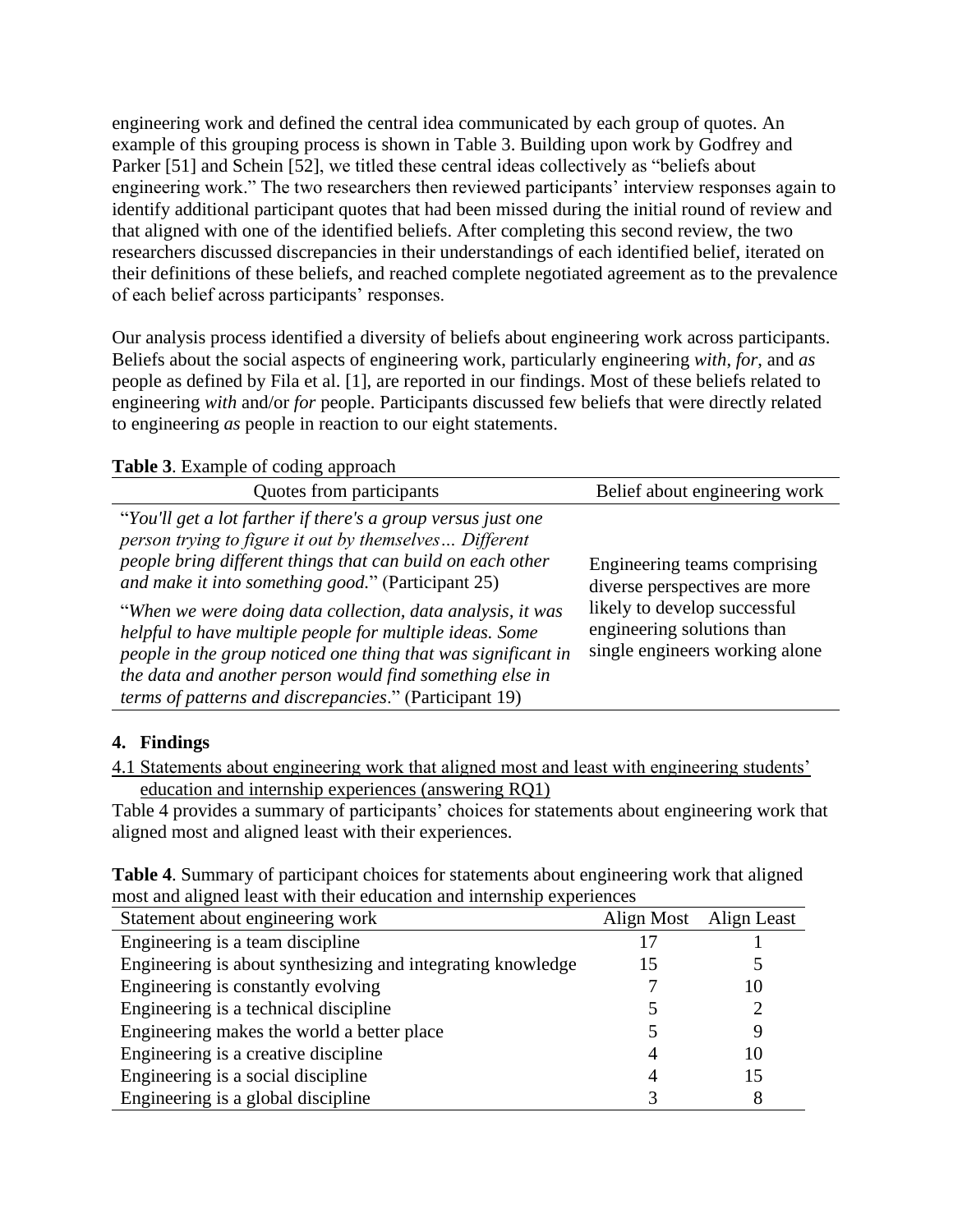Two statements were selected by at least half of our participants as aligning most with their education and internship experiences in engineering: "Engineering is a team discipline" (17/30 participants) and "Engineering is about synthesizing and integrating knowledge" (15/30 participants). After these two statements, the next most frequently selected statement was "Engineering is constantly evolving" (7/30 participants). The remaining five statements were each selected by five or fewer participants as aligning most with their engineering experiences.

The most common statement selected by participants as aligning less well with their engineering experiences was "Engineering is a social discipline," selected by 15 out of 30 participants. Other statements that were selected by at least a quarter of participants as aligning less well with their experiences included "Engineering is constantly evolving" (10/30 participants), "Engineering is a creative discipline" (10/30 participants), "Engineering makes the world a better place" (9/30 participants) and "Engineering is a global discipline" (8/30 participants). The remaining three statements were each selected by five or fewer participants as aligning less well with their engineering experiences.

4.2 Engineering students' beliefs about the social aspects of engineering work (answering RQ2) Participants described a variety of beliefs about engineering work when discussing their selected statements. In this section, we report beliefs related to social aspects of engineering work that recurred across participants.

Participants discussed several beliefs related to working *with other engineers*, particularly in the context of statements such as "Engineering is a team discipline," "Engineering is about synthesizing and integrating knowledge," and "Engineering is a social discipline." These beliefs included: 1) collaboration with other engineers is an important part of successful engineering work, 2) effective communication is an important part of successful engineering work, and 3) personal friendships with teammates are not important for effective collaboration.

Fifteen out of the 17 participants (nine men, six women) who selected "Engineering is a team discipline" as aligning most with their experiences did so because they felt that collaborating with other engineers enabled them to achieve more successful engineering outcomes. In the words of one such participant:

"*I've found that if I don't work with others I won't be as successful. Even in classes that aren't project focused or team-oriented, I've found that just working with other people and clarifying things you maybe don't understand in lecture and just studying together [can be] overall beneficial. People can usually accomplish more as a group than individually… If I had to do everything myself, it would not get done.*" (Participant 22)

Ten of these 15 participants (five men, five women) additionally emphasized the value of including diverse perspectives within their engineering collaborations. For example:

"*People with different backgrounds can talk about and critique different things. That's always really useful, especially in a creative setting for brainstorming as well as design reviews, seeing if you have any glaring issues that maybe made sense to you but to someone else just doesn't work.*" (Participant 2)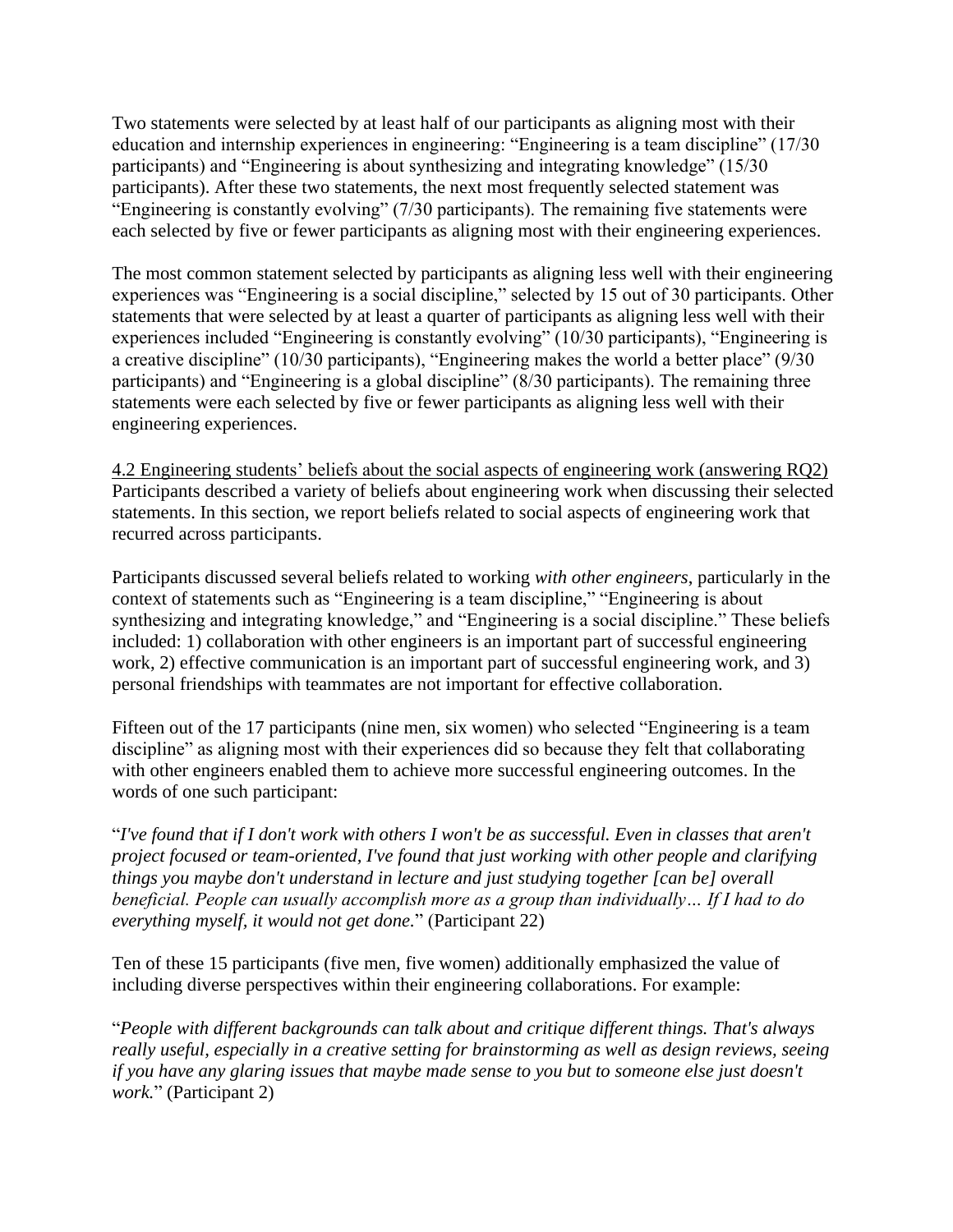As illustrated by this quote, several participants perceived clear benefits in including diverse engineering perspectives in their engineering work, particularly because engineers with different backgrounds might identify different types of potential problems. Other participants similarly emphasized that engineers with diverse perspectives might identify different types of solutions during ideation activities and/or contribute different and complementary types of knowledge during solution development.

Participants also discussed the role of communication in working with engineers. For instance, when discussing how "Engineering is a team discipline" aligned with their experiences, six participants (four men, two women) stressed that effective communication with teammates was a necessary part of engineering work:

*"[Engineering] is about communication, and not just being technically skilled. Being able to explain to your other teammates what you're doing and also what you need from them to make your project integrate with everyone else… you have to speak up and be clear about where you're at so that everyone's on the same page."* (Participant 24)

As described by this participant, engineers need to communicate effectively as part of their work to ensure that team members possess equivalent understandings of the project and can properly integrate their work outcomes. Five other participants (two men, three women) similarly stressed the importance of effective communication with teammates during discussions of "engineering is about synthesizing and integrating knowledge" and "engineering is a social discipline."

Five participants (one man, four women), during discussions of "engineering is about synthesizing and integrating knowledge" and "engineering is a social discipline," further emphasized the importance of effective communication for gathering needed information. As explained by one participant:

"*I've been repeatedly told engineering is about how you talk to people, what knowledge you get out of them, and then how you put that knowledge together, more than it is about being a genius or being super creative… A lot of learning in engineering is, how do you say it? Oratory? It's passed down. It's not documentation. Of course, you're encouraged to have documentation, but that's not how the real world usually works… It's really important that you talk to people and synthesize everything you learn from them.*" (Participant 5)

In other words, relevant engineering knowledge is often distributed across individuals rather than available through a central resource or database. As such, engineers should be able to gather needed information from multiple individuals and synthesize this information as part of their engineering work.

Participants mainly interpreted the statement "Engineering is a social discipline" in terms of interpersonal interactions between engineers. Seven out of 15 participants (two men, four women, one non-binary) who said that this statement aligned less well with their experiences emphasized that personal friendships were not a prerequisite for collaborating effectively with other engineers. As described by one participant: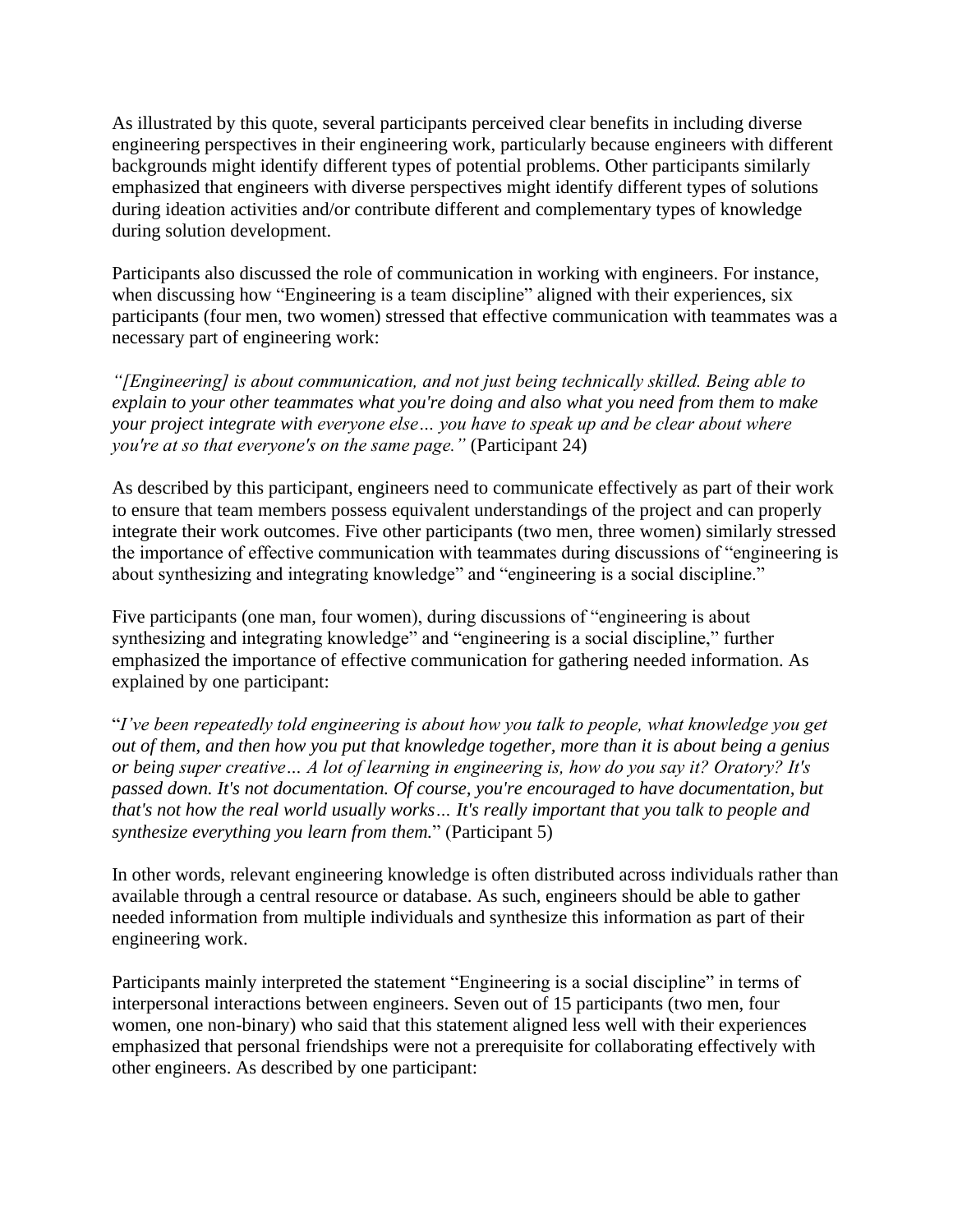"*I feel like engineering classes aren't made to be social and interactive at all. They are meant to be collaborative, which is why I do believe that engineering is a team discipline, but not necessarily social in the way where I see interpersonal relationships as defining the work that you do…And while I believe teams do better when there's common ground and social interaction… I don't think it is a prerequisite in order to do your work… I think collaborating and being able to communicate or being able to read a room is really important, but I don't think social is, like your ability to 'bond' or 'get along' with your teammates, because there's very few people I talk to in my classes.*" (Participant 15)

One of the ways that this participant distinguished between "social" and "collaborative" activities in engineering was by referencing their curricular environment: most of their engineering classes were meant to be collaborative (i.e., encouraging teamwork), but not necessarily "social" (i.e., encouraging friendships between students). Participants discussed other ways that their engineering education and work environments seemed to discourage "social" behavior as well. For instance, four participants (three men, one woman) described team project experiences that involved limited interaction with teammates beyond what was necessary to complete their projects. Three participants (two women, one non-binary) described research or internship experiences that involved working alone at a desk with minimal interaction with other engineers. Furthermore, two participants (one man, one woman) discussed how the competitive nature of engineering classes tended to discourage social behavior. These various experiences provided additional reasons that participants in our study felt that the statement "Engineering is a social discipline" did not align well with their experiences.

In addition to beliefs about working with other engineers, some participants also discussed beliefs related to the social impacts of engineering work. Discussions of social impacts most consistently occurred in the context of the statement "Engineering makes the world a better place." For example, seven participants who selected the statement "Engineering makes the world a better place" discussed how the goal of engineering work is to improve society, such as in the following quote:

"*Engineering has improved a lot of aspects of life over the past 100 years, whether that's transportation, healthcare… Using technology to find solutions is definitely something that I see that engineering does and that's why I really enjoyed my time here [in college], working on projects that I feel can have that type of impact, and that's what I'm looking forward to doing in the future as well.*" (Participant 14)

This participant felt that the outcomes of engineering work have improved many aspects of society, which is why this participant felt that engineering did indeed make the world a better place. Including this participant, three of the seven participants (all men) who discussed improving society through engineering felt that "Engineering makes the world a better place" aligned with their experiences. The other four participants (one man, two women, one nonbinary) felt that "Engineering makes the world a better place" did *not* align well with their experiences; these four participants described improving society as an aspiration rather than as a reality of engineering work.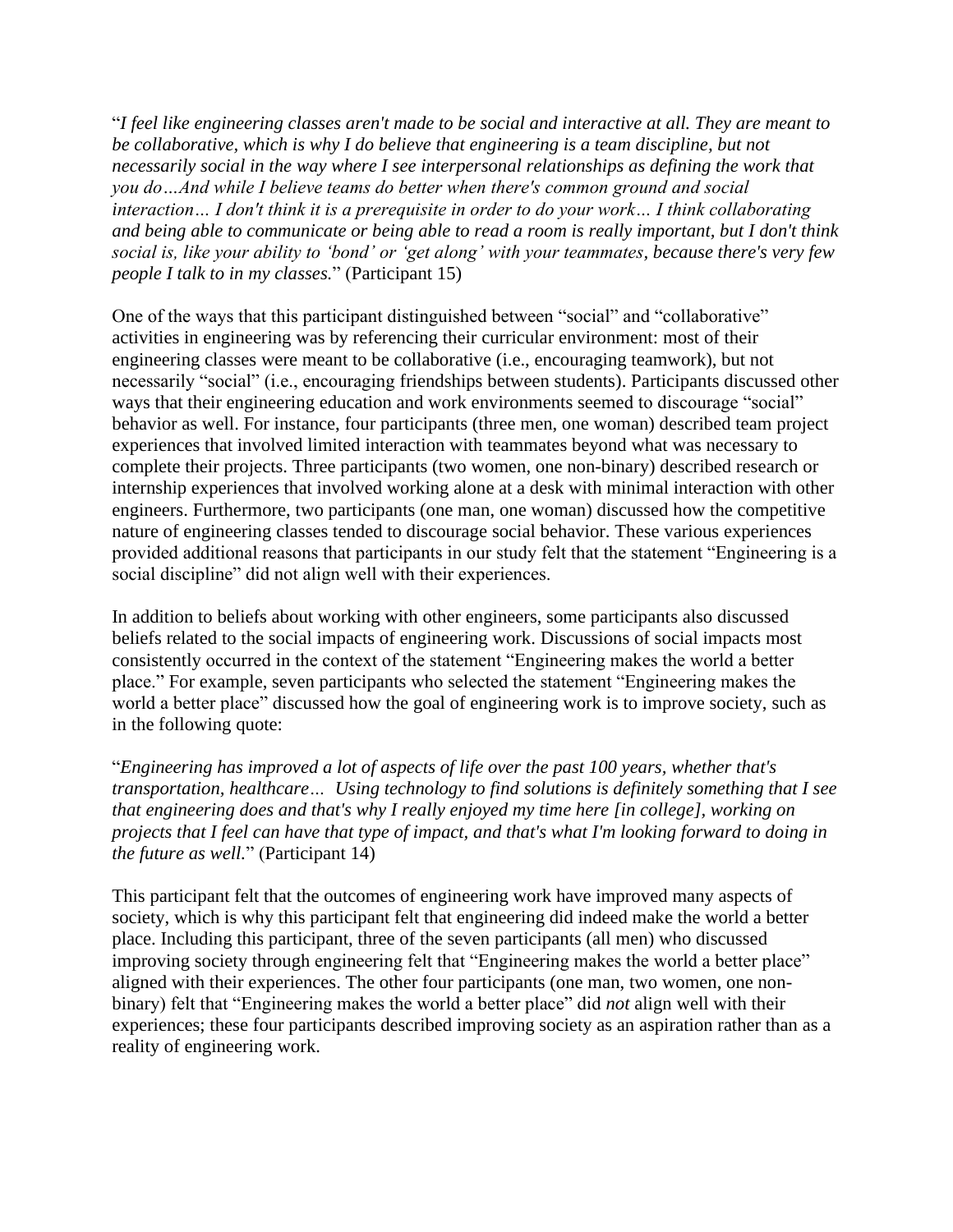Other beliefs related to the social impacts of engineering work that recurred in our data were: 1) engineers should consider the broader societal implications of their engineering work and 2) engineers should consider the needs of their stakeholders. For instance, the following quote from a student who felt that "engineering is a social discipline" did not align well with their experiences relates to the consideration of broader societal implications:

"*It is important to realize how the stuff that you do could affect the community that you live in or the people that you are actually doing it for. I feel like it might be easy to forget while you're in engineering that what we're trying to do is generate power for the people and for your own families. I feel it's important to take a step back instead of just focusing on specific project or specific technicalities that you're working on.*" (Participant 25)

However, participant quotes related to the consideration of broader societal implications and/or stakeholders in engineering work were scattered across statements rather than occurring in response to any particular statement. In other words, although several participants seemed to believe that engineers should consider broader societal implications and stakeholders, none of our eight statements consistently elicited discussions from participants related to these beliefs.

## 4.3 Case example of a single engineering student's descriptions of working with other engineers (answering RQ2)

In total, 28 out of 30 participants discussed beliefs related to working with other engineers, particularly in the context of "Engineering is a team discipline," "Engineering is about synthesizing and integrating knowledge," and "Engineering is a social discipline." This section of our findings delves into the specific experiences and beliefs of one of those participants (hereafter referred to by the pseudonym of Susan), who reported identifying as a White woman. This participant was selected as a case example because she was one of three participants who selected both "Engineering is a team discipline" and "Engineering is about synthesizing and integrating knowledge" as aligning most with their engineering experiences, as well as "Engineering is a social discipline" as aligning less well with their experiences. While this specific case does not reflect the perspectives of all students in this study, it does provide important additional context that illustrates in greater depth how some of our participants seemed to conceptualize the differences between "social bonding" and "collaboration."

"Engineering is about synthesizing and integrating knowledge" was the first statement selected by Susan as aligning most with her engineering experiences. When discussing this statement, Susan described an internship experience where her company tasked interns with developing an engineering solution to a business problem as part of an internal competition. Susan felt that this experience demonstrated the statement "Engineering is about synthesizing and integrating knowledge" because she was required to gather relevant information from a variety of sources and synthesize this information to develop an effective product. As she described:

"*A lot of what we did in the group was pull together all of the different experiences we'd had in industry and in classrooms, and in our extracurriculars, and in our own readings in free time. Then, we combined [these experiences] with knowledge and information that we gained from user interviews and the business managers, and our problem statements and everything… and analyzed [this information] to really build something that had the potential to be useful… That*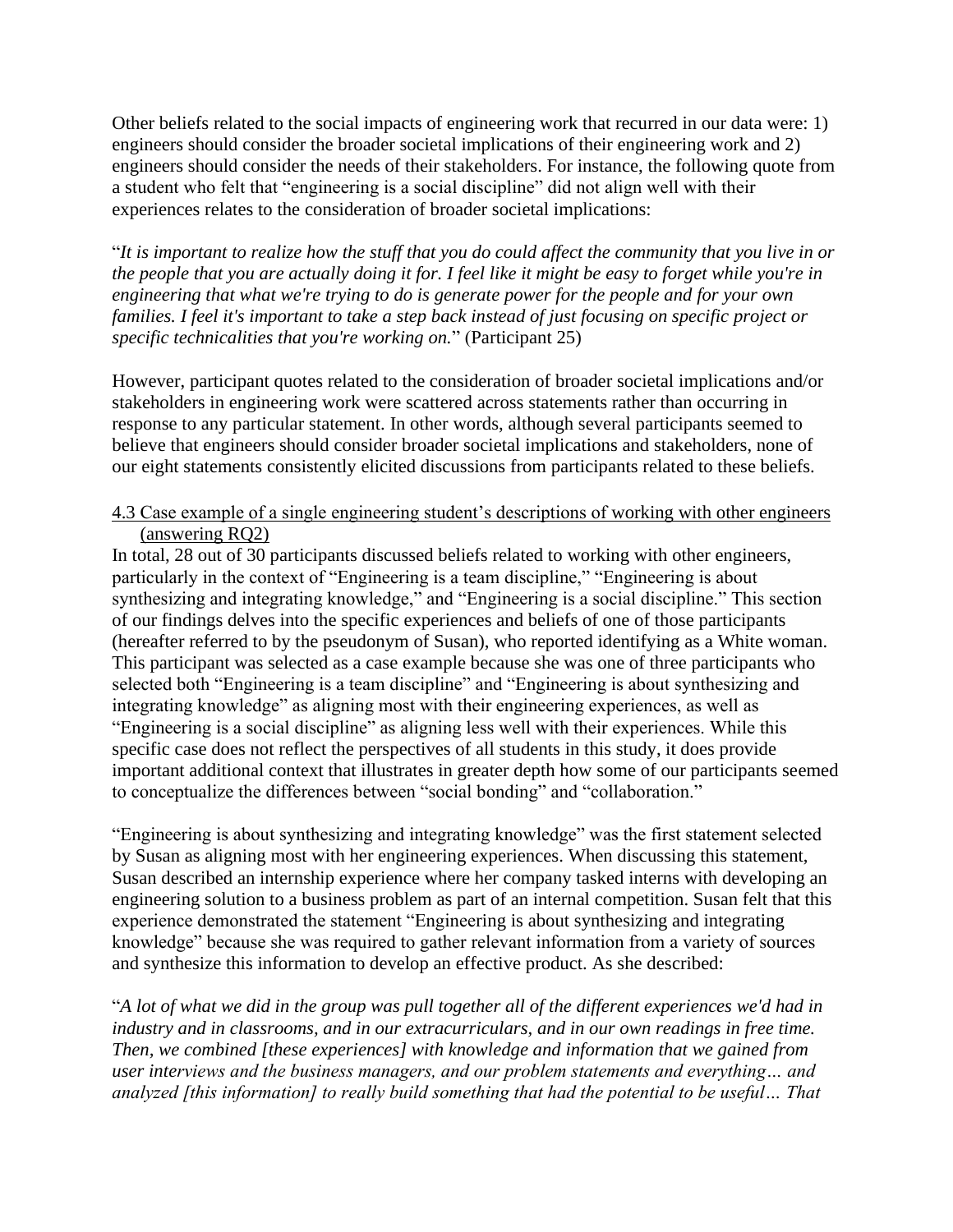*whole process of taking all of your past knowledge and all of the situational knowledge that you can gather and coming up with a new idea to solve a problem is something that I've seen repeated through all of my different engineering experiences.*"

As part of this experience, Susan identified two different types of individuals from whom engineers may gather information related to their engineering work: users and business managers. By specifying "interviews," Susan also indicated that engineers gain information about users through direct interaction. This quote thus relates to other participants' discussions about the need to communicate effectively with other individuals as part of engineering work, while additionally highlighting the importance of communication with non-engineers as well.

"Engineering is a team discipline" was the second statement selected by Susan as aligning most with her engineering experiences. Susan felt that this statement was exemplified by her experiences volunteering annually as part of a high school STEM competition. As described by Susan, the role of the volunteers was to support competitors in working through technical difficulties that they encountered while setting up their projects. Each of the volunteers brought unique skill sets (e.g., some volunteers were better at programming, while others were better at wiring or pneumatics) and volunteers coordinated closely to provide an optimal level of technical support across all teams participating in the competition. This coordination aspect of her volunteering experience was particularly salient for Susan:

"*I picked that story because it was important to me that it's not always best to do it all yourself. It would have taken me a lot longer, and I was extremely grateful for everyone on that volunteer team, and all the people that we were able to pull in that were happy to help because we were able to get [the student teams] up and running so much faster… On my own, I wouldn't have been nearly as effective and probably would have been much more flustered and angry, and not communicated as well. With the support of a whole team, we were able to handle the situation.*"

Similar to other participants, Susan highlighted collaboration as a core aspect of effective engineering work. For instance, by working together, the volunteer team was able to leverage their respective skill sets to get student teams up and running quickly. By comparison, Susan noted that trying to support student teams on her own would have been ineffective and likely would have made her feel frustrated and angry.

Susan selected "Engineering is a social discipline" as aligning less well with her engineering experiences. When justifying her selection, Susan described a curricular experience where she worked with three different teams over a single semester. Comparing across these three team experiences, Susan found that:

"*Among those three groups, it was interesting to watch how effective the team was as compared to how close the people on that team were. It actually turned out... these things carry across what I've seen in other classes as well, but the effectiveness of the team, you didn't actually have to know the other people very well, you really only needed to know their skills and be able to communicate with them effectively. You didn't need to know what they were doing in their personal lives and you didn't need to be their best friend...*"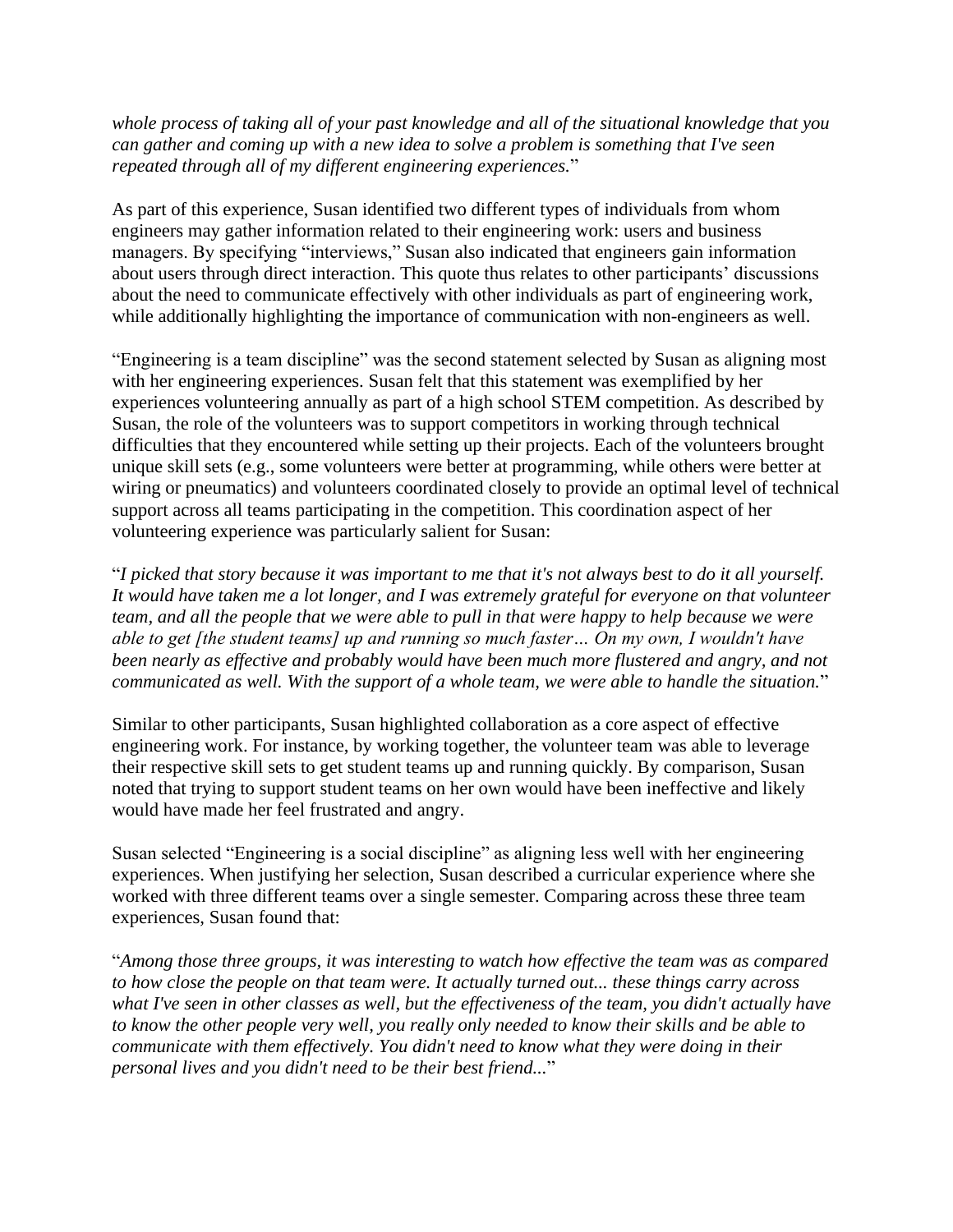Susan elaborated on this point by comparing the experiences of two teams in greater depth. One team, which Susan identified as her favorite, was described by Susan as "not close and very effective." She described her experience working on this team as follows:

"*We'd all split up into our little groups. We found it effective in that group to only focus on the tasks at hand. We communicated well and got along and it was a good time, but we didn't walk out of there with new best friends or anything like that. Instead of spending that time building social bonds, we were able to spend that time building almost like professional bonds or working bonds that we found were effective in solving problems, staying calm on competition day, and knowing who had what skills.*"

Susan enjoyed her experience on this team because her team members were focused on their group project and leveraged their respective skill sets effectively to develop a successful solution. Susan juxtaposed this experience with another team experience that she described as "close, but not effective:"

"*One of the people on the final project team, they just liked to know what you were up to and how your weekend was and, 'Oh, it would be really cool if ...' like kind of bringing passions into our project. It's good to have passion for a project, but then it was really easy to get distracted on, 'Ah, it would be so cool if we painted it red or if we could grow 95 types of seeds in it,' or, 'These are all the things I would do,' and like, 'This is how we could draw it out because it would be fun,' and we would get really distracted. There's a whole bunch of fun things to talk about, but it would sidetrack us from the actual project and then we'd forget what we were doing and forget who was doing what. We'd kind of lose focus almost, and I walked out of there with great friends but not a great project. It was kind of a trade-off, like, 'Now I can talk to you all day about our project that didn't work.' There have been a couple teams where I walk out with both friends and a project, but most of the time if I have friends I will only have an okay project.*"

Susan felt that this project team was less effective because of their "social" interactions. While the experience was enjoyable from a personal standpoint, the team frequently became sidetracked by personal discussions and ultimately failed to develop a working product.

Thinking across her previous team experiences in general, Susan saw little connection between developing close relationships with teammates and achieving successful engineering outcomes. As she explained:

"*I have had teams that were composed of my friends and were not effective at all. I've had teams that were composed of friends that were effective, but I haven't seen any correlations between being close with the people around you and spending a lot of time on social activities and getting to know one another, and the actual outcome of your project. While there are aspects of engineering that are, not to say that being social isn't important to engineering, but I think you can get away without a lot of it. Out of the list of [statements] here, it's the one that I think you could, you could take 'social' out of engineering and be just fine, but I think the rest of the things on your list here you really do need in engineering. Because, all you need to be able to do is communicate effectively, but you don't need to know how everybody's kids are doing or if they*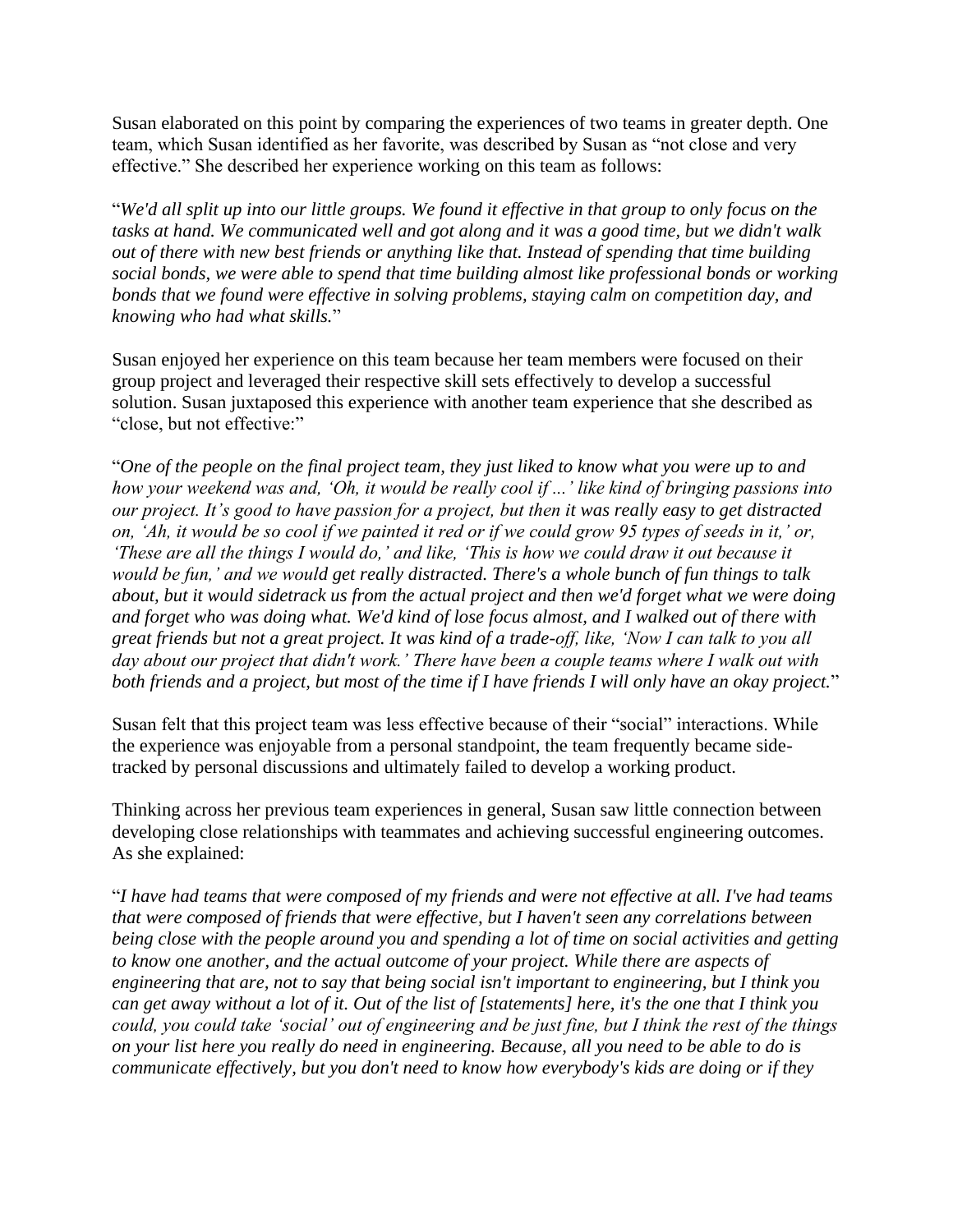*went to the Bahamas. It's not as important to form those social bonds to create a good product as it is to understand your team's skills and how they like to communicate.*"

As such, Susan felt that the ability to communicate effectively with team members was a much greater predictor of engineering team success than personal feelings of closeness between team members. Susan identified several topics of discussion, such as family or vacations, that might be nice to know at a personal level but were ultimately irrelevant to engineering work. In that sense, Susan felt that the statement "Engineering is a social discipline," as she interpreted it, was negotiable as a descriptor of effective engineer work, especially compared to the other statements provided during her interview.

## **5. Discussion**

# 5.1 Engineering students' conceptions of "social" in engineering contexts

As described in our background and methods, there are many ways that engineering qualifies as a social discipline. Engineering work broadly impacts society at both local and global levels, and these impacts affect both present and future generations. Engineers also collaborate with users and stakeholders, particularly in co-design contexts, and often work with other engineers to complete engineering tasks.

We provided participants with eight statements that reflected various technical and social aspects of engineering work. Our open-ended exploration of participants' engineering experiences using these eight statements revealed participants' implicit conceptions of what "social" does and does not refer to in the context of engineering. Our participants emphasized the role of teamwork in their previous engineering experiences and highlighted the importance of employing effective strategies for collaboration and communication. Ten participants also discussed how collaborations in engineering benefitted from the inclusion of diverse perspectives. This latter finding in particular aligns with observations made by Benedict et al. [53], who found that firstyear engineering students similarly recognized the advantages of including diverse ways of thinking within engineering teams.

However, as explored in greater depth with the case of Susan, several participants differentiated collaboration and communication from other activities that they considered to be less important for engineering work, such as getting to know teammates personally or building friendships with peers. Participants often described these latter activities as being more "social" in nature. Based on this interpretation of "social," 15 out of 30 participants felt that the statement "Engineering is a social discipline" did not align well with their experiences.

Participants' discussions of the social aspects of engineering work mainly related to interactions between engineers. Few participants discussed beliefs related to engineering with stakeholders. Discussions of the social impacts of engineering work were also relatively limited. Participants indicated that engineering work should positively impact society when discussing the statement "Engineering makes the world a better place," but this statement was chosen infrequently overall (5/30 participants for "align," 9/30 participants for "not align"). Participants also generally touched on the importance of considering societal implications or stakeholder needs as part of their engineering work, but these discussions were not connected to any particular statement.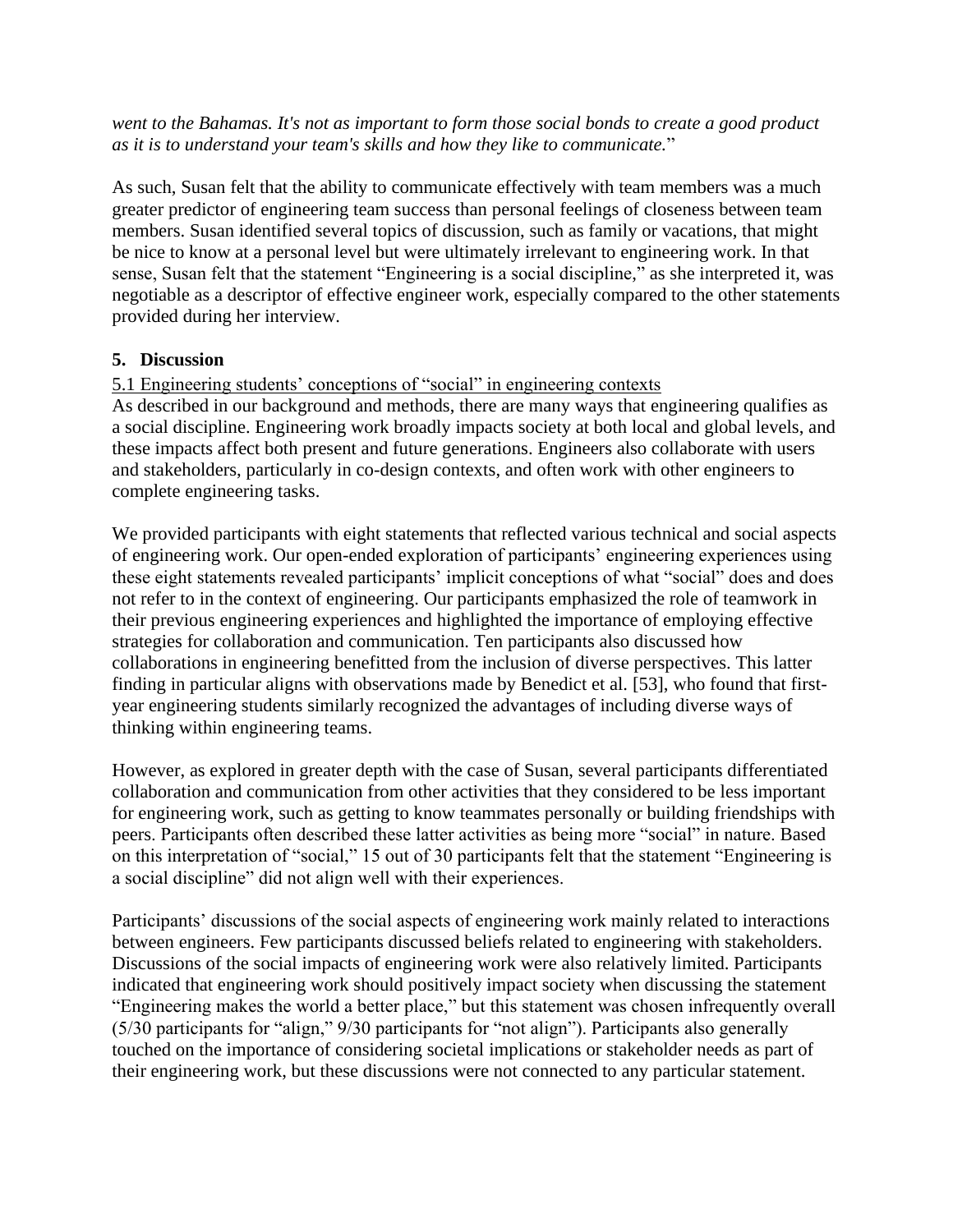There are a few possible reasons why our participants may have interpreted the statement "Engineering is a social discipline" mainly in terms of interpersonal interactions rather than the social impacts of engineering work. For instance, participants may have felt that the social impacts of engineering work were sufficiently captured by the statement "Engineering makes the world a better place." Another explanation is that participants might not have readily associated "social" with "social impacts" due to limited engagement with the social impacts of engineering work in their previous education and internship experiences. Participants may also have interpreted "social" as referring to interpersonal interactions due to common uses of the word "social" in modern culture (e.g., "social" media). Furthermore, several common stereotypes (e.g., as compiled by Riley [54]) portray engineers as "antisocial" and/or socially awkward. These stereotypes of "antisocial" engineers may be very salient for engineering students; Litchfield and Javernick-Will [40], for instance, described engineering students spontaneously mentioning and subsequently rejecting these stereotypes when discussing their engineering identities. Thus, stereotypes of "antisocial" engineers may have influenced how participants in our study interpreted the word "social" as well.

There are also several potential explanations for why our participants seemed to view collaborating with teammates as a separate and distinct activity from befriending teammates (i.e., "social bonding"). The first potential explanation relates to how collaborative activities seemed to be framed in participants' coursework. Participants indicated that collaboration was often a core, explicit part of their engineering assignments. However, based on participants' accounts, it seems that engineering courses did not typically discuss the ways that informal, interpersonal interactions might affect engineering collaborations. As a result of these curricular experiences, our participants may have possessed relatively narrow understandings of collaboration as a core aspect of engineering work. In other words, our participants seemed to recognize the value of collaboration for completing technical tasks but may have possessed limited conceptions of how interpersonal dynamics might impact collaboration outcomes.

Our participants may also have differentiated collaboration from social bonding because they felt that "work" and "life" represented separate spheres of activity. For instance, several of our participants indicated that building friendships with peers was generally important; they just felt that socializing should occur in separate settings or at separate times from technical engineering work. Additionally, participants seemed to recognize the value of building professional relationships with teammates that were grounded in shared work experiences. Participants did not feel that personal bonding was necessary for such professional relationships to be successful. As described by Susan: "It's not as important to form those social bonds to create a good product as it is to understand your team's skills and how they like to communicate."

A third potential explanation is that our participants' differentiation of collaboration from social bonding may reflect a technical/social dualism in students' beliefs about working with other engineers. This explanation stems from the consistent emphasis that participants placed on the technical goals and contexts of their collaborations. As defined by Faulkner [55] based on a review of prior literature, the technical/social dualism refers to the tendency of engineers to prioritize technical knowledge as core to engineering work while devaluing interpersonal competencies. For example, engineers may view their ability to use tools as more important to their engineering work than their ability to manage other engineers. In the context of engineering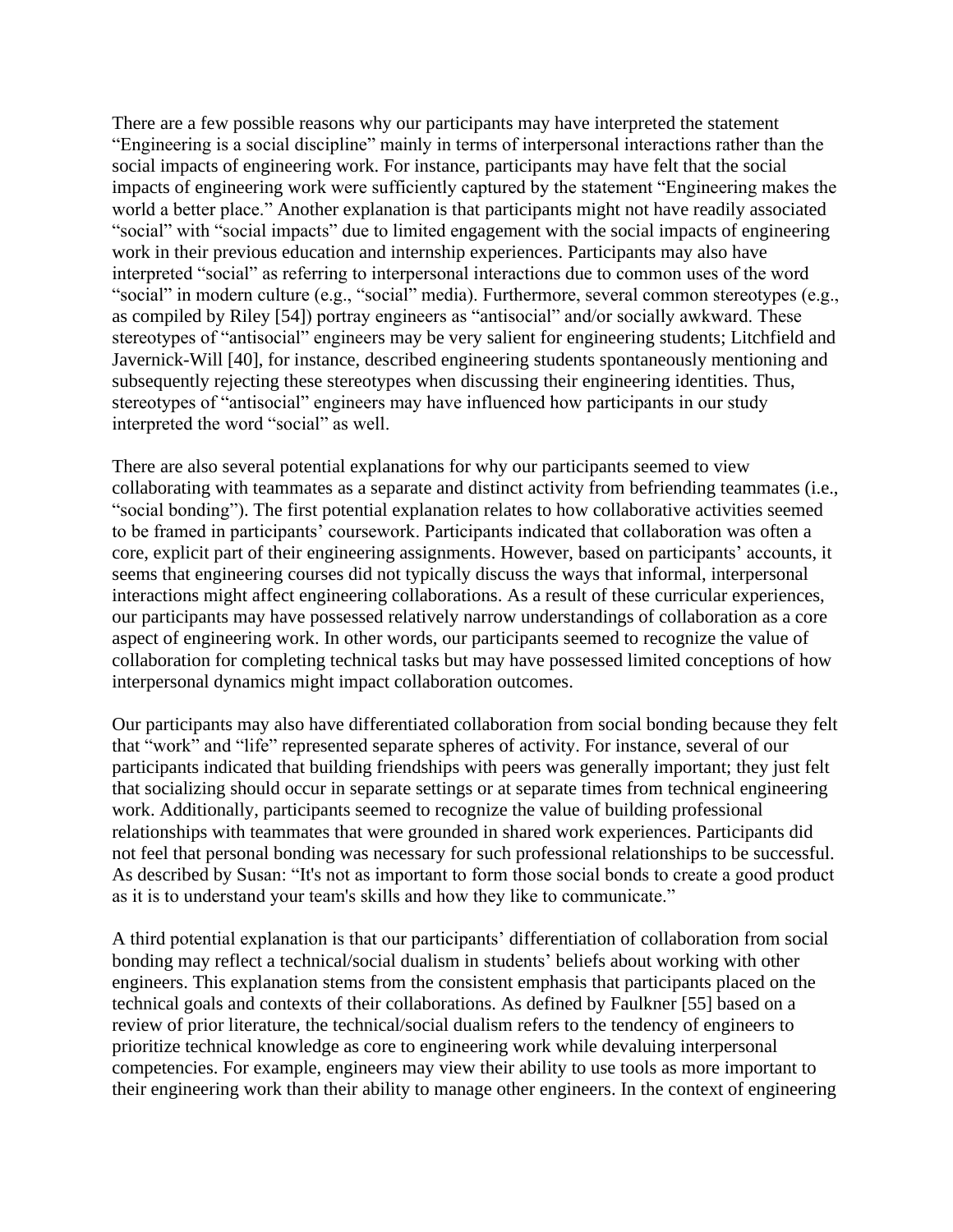educational environments, Tonso [56] has also described how "social" traits such as friendliness and an awareness of teammates' personal interests may go unrecognized and uncelebrated compared to technical expertise. Faulkner [31], [55] and Tonso [56] have both noted that the technical/social dualism (i.e., valuing technical knowledge over interpersonal skills) frequently encompasses stereotyped gender norms (technical = masculine, social = feminine) and thus reinforces the centrality of maleness in engineering at the exclusion of women.

Regardless of the explanation, there are several reasons to be concerned that engineering students may perceive social bonding as separate from, and less important than, the technical aspects of collaboration. For example, due to this differentiation, engineering students may downplay or otherwise fail to recognize the contributions of teammates that they perceive as acting in more "social" (i.e., interpersonal, people-oriented) ways. This dynamic may contribute to the exclusion of women engineering students in particular, since work by Tonso [56] indicates that women students, regardless of their technical expertise, may be perceived by teammates as inhabiting more "social" team roles. Findings from Meadows and Sekaquaptewa [57] further suggest that women engineering students may even perceive their relegation to more "social" (i.e., peopleoriented) team roles as voluntary, despite viewing such roles as less desirable than the more technical roles inhabited by male teammates. Cross and Paretti [58], in their study of African American male engineering students' experiences in teams, also found that informal social interactions played an important role in enabling their participants to feel comfortable in mixed race teams. The devaluing of social interactions, particularly by White engineering students, could thus have adverse effects on minoritized students' feelings of belonging in engineering.

Furthermore, it was not always clear how participants defined "building friendships" and "social bonding." For instance, Susan described social bonding as the sharing of personal information that was irrelevant to engineering activities. However, several participants emphasized the value of including diverse perspectives within their collaborations, suggesting that there could be some types of personal information that may be relevant to engineering and thus okay to share. The ways that engineering students distinguish between relevant and irrelevant personal information has important implications for inclusion within engineering spaces. As one example, Smith and Lucena [32] found that low income, first generation engineering students possessed unique and important engineering competencies that they had developed through their personal experiences. It is unclear whether such students would be able to leverage, or would even mention, their experiential knowledge in cases where their peers considered the discussion of personal experiences to be outside the realm of legitimate engineering work.

Lastly, drawing clear distinctions between "social bonding" and collaboration may ultimately be counterproductive for professional engineering practice. Professional engineers often switch between a variety of technical and social roles throughout a typical workday [7], [8], [55], [59]. Hatmaker [59], in particular, in her study of professional engineering roles, demonstrated that building personal relationships with co-workers and clients is an important part of professional engineering work. Engineering students who believe that bonding with their collaborators is unnecessary may thus be losing opportunities to develop necessary interpersonal competencies prior to entering the workforce. Furthermore, these students may also consequently struggle to understand the value of other engineering practices that seem "non-technical" in nature, such as stakeholder engagement, but that are integral to effective engineering work.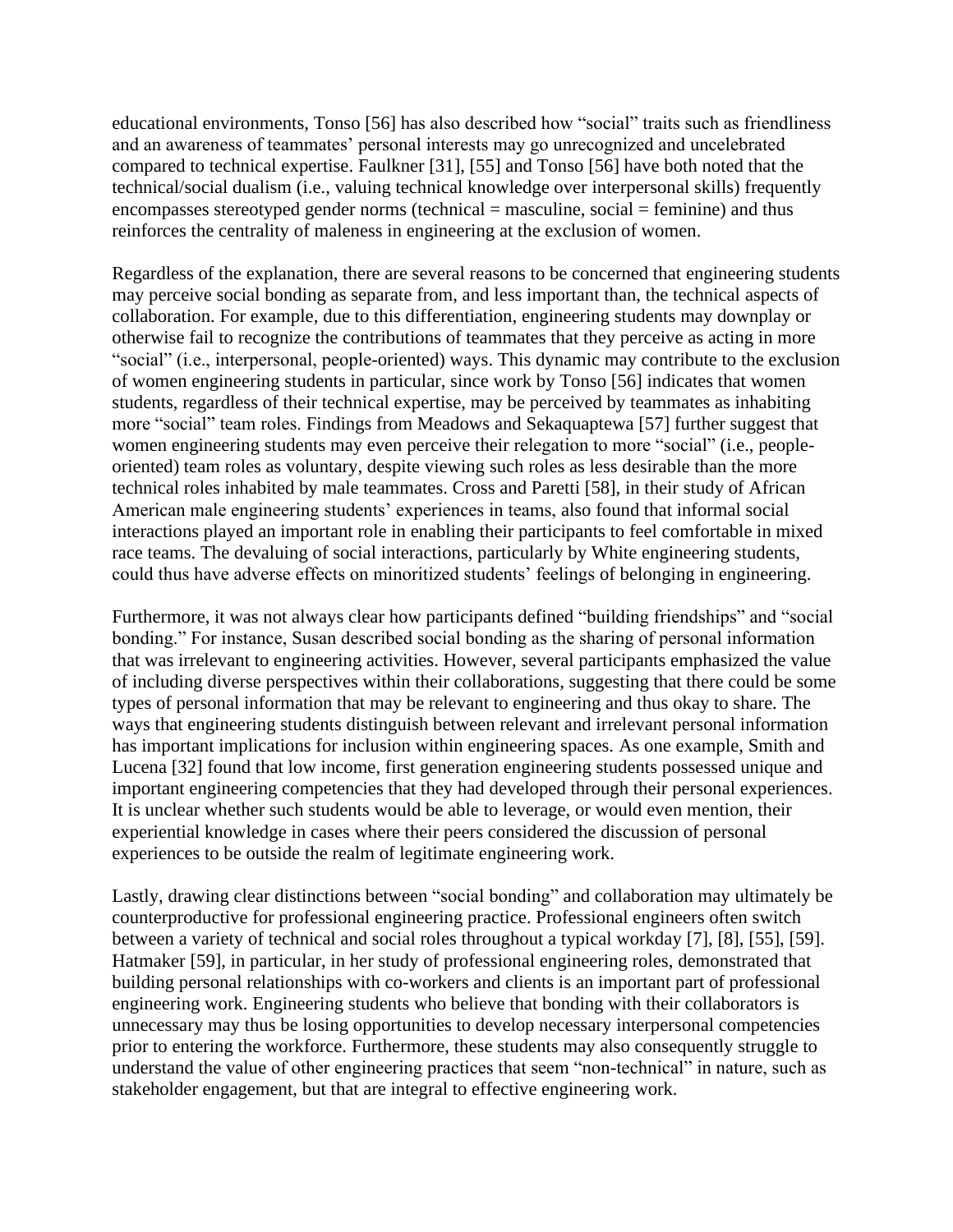## 5.2 Limitations

The open-ended nature of our interview protocol enabled participants to discuss their engineering experiences and their beliefs about engineering work in depth. However, our interview questions did not explicitly ask participants to share their beliefs; rather, this information emerged naturally as participants described and interpreted their prior experiences. As such, participants may have possessed beliefs about engineering work that were relevant to this study but that did not emerge during interviews.

Participants also did not consistently interpret our eight statements about engineering work (Table 2) as intended. In particular, we originally meant for "Engineering is a social discipline" to capture, at least in part, the broader societal implications of engineering work. However, most participants interpreted this statement in terms of interpersonal interactions instead. Since we did not define our eight statements for participants, it is unclear if participants' interpretations of "Engineering is a social discipline" reflected participants' narrow understanding of the social aspects of engineering work or rather a lack of clarity in the statement itself.

A third limitation was the relative lack of racial diversity across our participant sample, with 60% of participants reporting White as their racial identity. Engineering students with other racial identities would likely discuss different beliefs about engineering work.

Furthermore, our research team was composed of three White women and two White men who possessed a range of experience levels from undergraduate engineering student to tenured faculty member. Shared identities between our research team and many of our participants facilitated our data collection and data analysis processes. However, we also recognize that there are several potential ways to interpret our data, and the points that we highlight in our discussion section are in part informed by our personal perspectives. A different set of researchers (and particularly researchers of color) might draw different insights from our data and/or frame their findings in a different way. It is also possible that a more racially diverse research team would have elicited different interview responses from the same sample of participants.

Lastly, it is possible that our sample of participants may have been particularly social or outgoing compared to their peers. Our study solicited participants through emails to department listservs, meaning that our participants were all volunteers. It is unclear whether less outgoing engineering students would be interested in volunteering as study participants. This potential over-weighting towards outgoing engineering students could explain why many of our participants chose "Engineering is a team discipline" as aligning with their engineering experiences.

## 5.3 Implications

Engineering instructors can use our findings to support engineering students in developing more holistic views of engineering as a social discipline. For instance, relatively few participants discussed the societal impacts of engineering work in depth. In part, this finding may have emerged due to a gap in students' understandings about the social aspects of engineering work. However, this finding may also reflect a gap in students' engineering education, since few participants described curricular or work experiences where the societal impacts of engineering work were evident. As such, engineering instructors might support students in developing deeper conceptions of engineering as a social discipline by centering the societal impacts of engineering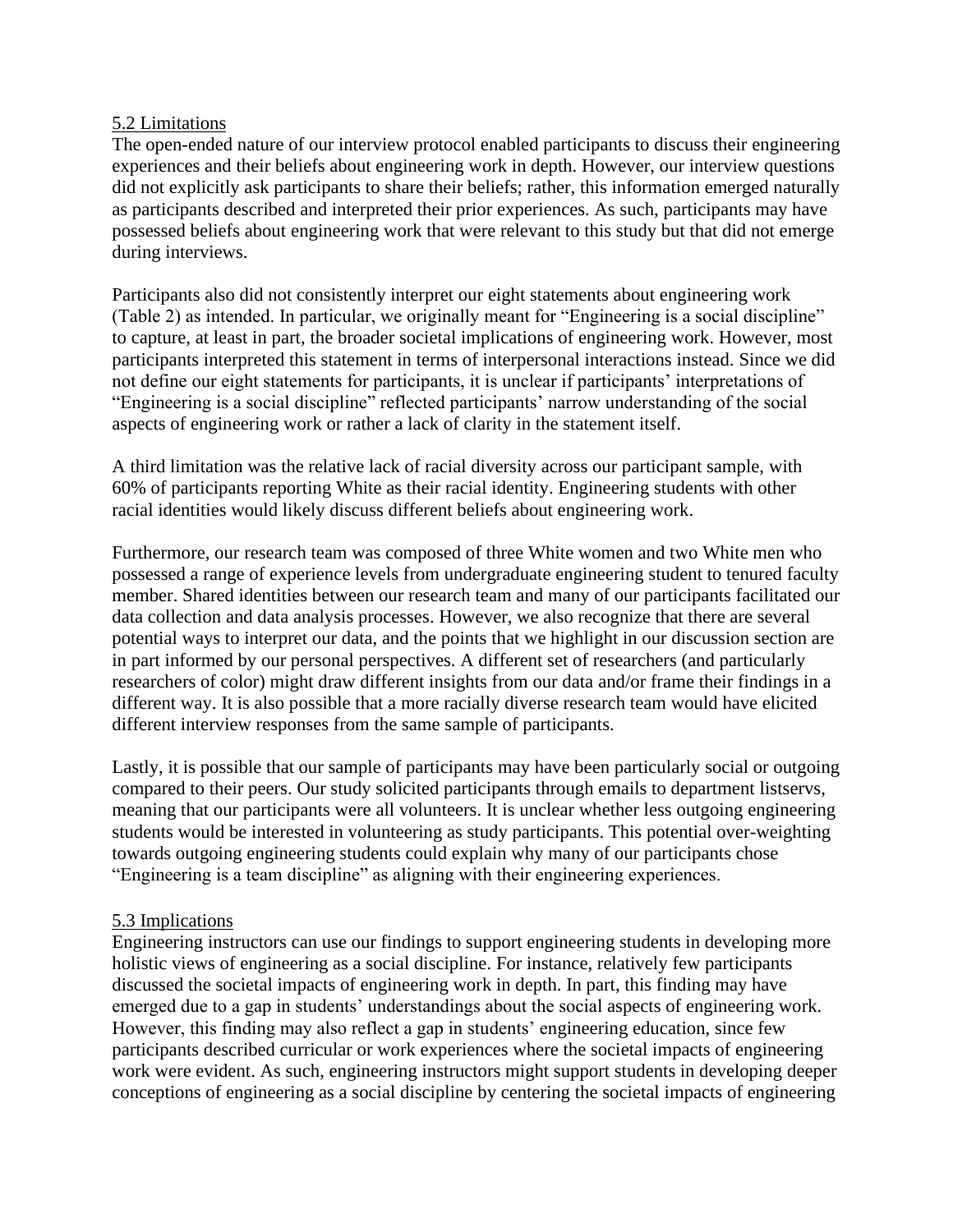work in their curricula. For instance, instructors might reframe homework problems to reflect the societal contexts of engineering work (e.g., as described in [60]). Depending on the course topic, instructors might also introduce content related to social context assessments. However, given the traditional technocentric focus of engineering educational culture, instructors should be prepared to navigate potential pushback from students that may occur in response to centering the societal impacts of engineering work in their curricula.

Engineering instructors might also use our findings to restructure team- or group-based assignments for their courses. Recommended practices for team formation have been described extensively by previous studies. For example, instructors should sort students into heterogeneous teams that include diverse perspectives [61]. Instructors should also try to balance the gender or racial composition of their teams as much as possible [57], [58], [62]. However, our findings suggest that even if engineering instructors follow recommended practices for team formation, some engineering students (particularly White students, given the demographics of our participant sample) might still inadvertently adopt exclusionary behaviors within their teams due to personal beliefs about what "productive" collaboration does and does not entail.

Engineering instructors may be unaware that exclusionary team interactions are occurring since instructors are often responsible for monitoring many teams simultaneously and the majority of team work for courses such as capstone may occur "outside" of the classroom. However, since the beliefs described by our participants were strongly influenced by their curricular and work experiences, our findings point to ways that instructors might adjust curricular environments to reduce the likelihood of exclusionary team behaviors. For instance, instructors might reduce the amount of work required to complete their projects so that students feel less inclined to adopt a "divide and conquer" approach that minimizes interactions between team members. Instructors might also introduce content into their curricula that highlights the interpersonal dimensions of professional engineering practice and supports students in developing skills for effective and inclusive collaboration. Instructors might further reduce the likelihood of exclusionary team behaviors by implementing inclusive teaching practices, such as openly acknowledging and valuing the contributions of diverse students and fostering a sense of community in their courses.

Based on our findings, instructors might also conclude that they should incorporate "social" criteria for their team projects that incentivize teammates to get to know one another personally. On the surface, this approach seems like it might address the potential distinctions that (particularly White) engineering students may draw between the "technical" and "social" aspects of collaboration. However, we would caution *against* such an approach, at least without significant forethought, because it potentially ignores the specific barriers that minoritized students often encounter in engineering educational contexts and might even create additional barriers to participation for students who may struggle to engage with their peers due to their identities. Ultimately, as suggested by Faulkner [31], [55], Tonso [56], Riley [54], and others, the tendency of some engineers to downplay the interpersonal aspects of their engineering work is as much a reflection of engineering culture as it is an individual characteristic. Long-term, equitable solutions thus require cultural change beyond simply individual change.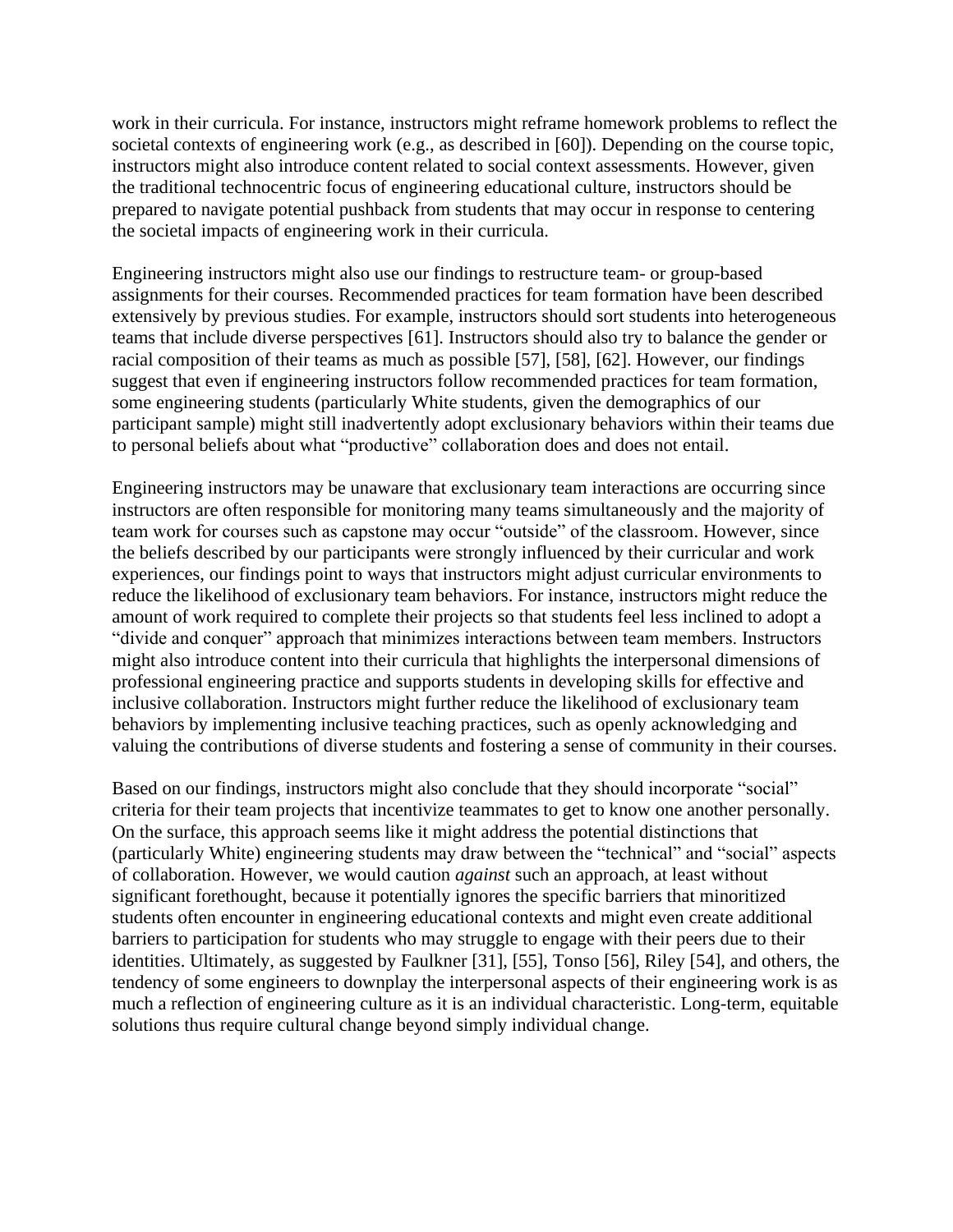## **6. Conclusions**

Our study explored the beliefs that junior- and senior-level engineering students possessed about the social aspects of engineering work based on their previous education and work experiences. We provided participants with eight statements related to the technical and social aspects of engineering work and asked them to select two statements that aligned with their experiences and two statements that did not align well. Most (17 out of 30) participants selected "Engineering is a team discipline" as a statement that aligned closely with their previous experiences and, during discussions of this statement, highlighted the importance of communication and collaboration for effective engineering work. However, 15 out of 30 participants selected "Engineering is a social discipline" as a statement that aligned less well with their experiences; participants often justified their choice by describing how "social" activities, such as befriending teammates, are separate from and unnecessary for effective collaboration. Our findings thus seem to indicate a potential technical/social dualism in how engineering students may perceive their collaborations with other engineers. Our findings also suggest that some engineering students may hold narrow conceptions of the social aspects of engineering work, since discussions related to collaborating with users or communities and/or evaluating the social impacts of engineering work were relatively limited across our participant sample. By highlighting specific gaps in the ways that engineering students may conceptualize the social aspects of engineering work based on their previous experiences, our findings can support engineering instructors in adjusting their engineering curricula to promote more holistic and inclusive views of engineering.

## **Acknowledgements**

This material is based upon work supported by the College of Engineering at the University of Michigan under an Undergraduate Academic Innovation Grant. The authors would like to express their gratitude to Kaylla Cantilina for her insightful feedback throughout our writing process, and to Pauline Khan, Danyelle Reynolds, Laura Hirshfield, Heather Cooper, Ann Verhey-Henke, and Charlie Michaels for their feedback during our interview protocol development process.

## **References**

- [1] N. D. Fila, J. L. Hess, A. Hira, C. H. Joslyn, D. Tolbert, and M. M. Hynes, "The people part of engineering: Engineering for, with, and as people," presented at the 2014 Frontiers in Education Conference (FIE), Oklahoma City, OK, Oct. 2014. doi: 10.1109/FIE.2014.7044106.
- [2] Accreditation Board for Engineering and Technology, "Criteria for Accrediting Engineering Programs, 2019 – 2020." https://www.abet.org/accreditation/accreditationcriteria/criteria-for-accrediting-engineering-programs-2019-2020/ (accessed May 19, 2020).
- [3] National Academy of Engineering, *The engineer of 2020: Visions of engineering in the new century*. Washington, D.C.: The National Academies Press, 2004.
- [4] S. Niles, S. Contreras, S. Roudbari, J. Kaminsky, and J. L. Harrison, "Resisting and assisting engagement with public welfare in engineering education," *J. Eng. Educ.*, vol. 109, no. 3, pp. 491–507, 2020, doi: 10.1002/jee.20323.
- [5] R. Luck, "Inclusive design and making in practice: Bringing bodily experience into closer contact with making," *Des. Stud.*, vol. 54, pp. 96–119, 2018, doi: 10.1016/j.destud.2017.11.003.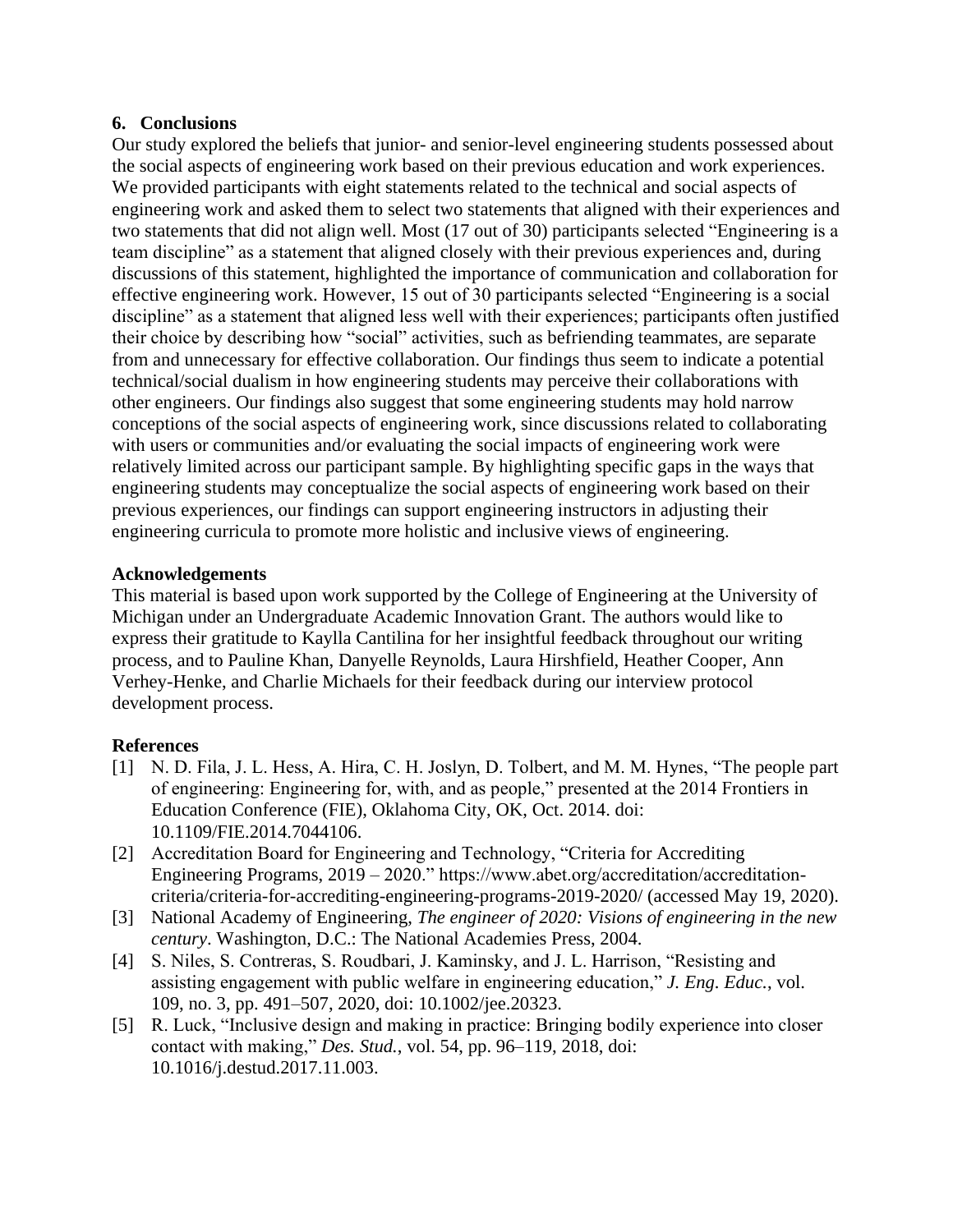- [6] D. Nieusma and D. Riley, "Designs on development: Engineering, globalization, and social justice," *Eng. Stud.*, vol. 2, no. 1, pp. 29–59, Apr. 2010, doi: 10.1080/19378621003604748.
- [7] J. Trevelyan, "Technical coordination in engineering practice," *J. Eng. Educ.*, vol. 96, no. 3, pp. 191–204, Jul. 2007, doi: 10.1002/j.2168-9830.2007.tb00929.x.
- [8] J. Trevelyan, "Reconstructing engineering from practice," *Eng. Stud.*, vol. 2, no. 3, pp. 175– 195, Dec. 2010, doi: 10.1080/19378629.2010.520135.
- [9] H. J. Passow and C. H. Passow, "What Competencies Should Undergraduate Engineering Programs Emphasize? A Systematic Review," *J. Eng. Educ.*, vol. 106, no. 3, pp. 475–526, 2017, doi: 10.1002/jee.20171.
- [10] C. B. Zoltowski, W. C. Oakes, and M. E. Cardella, "Students' ways of experiencing human-centered design," *J. Eng. Educ.*, vol. 101, no. 1, pp. 28–59, Jan. 2012, doi: 10.1002/j.2168-9830.2012.tb00040.x.
- [11] R. P. Loweth, S. R. Daly, K. H. Sienko, A. Hortop, and E. A. Strehl, "Student designers' interactions with users in capstone design projects: A comparison across teams," presented at the 126th ASEE Annual Conference & Exposition, Tampa, FL, Jun. 2019. doi: 10.18260/1-2--33291.
- [12] R. P. Loweth, S. R. Daly, A. Hortop, E. A. Strehl, and K. H. Sienko, "A comparative analysis of information gathering meetings conducted by novice design teams across multiple design project stages," *J. Mech. Des.*, vol. 143, no. 9, p. 092301, Sep. 2021, doi: 10.1115/1.4049970.
- [13] C. J. Atman, K. Yasuhara, R. S. Adams, T. J. Barker, J. Turns, and E. Rhone, "Breadth in Problem Scoping: A Comparison of Freshman and Senior Engineering Students," *Int. J. Eng. Educ.*, vol. 24, no. 2, pp. 234–245, 2008.
- [14] M. Khosronejad, P. Reimann, and L. Markauskaite, "We are not going to educate people': how students negotiate engineering identities during collaborative problem solving," *Eur. J. Eng. Educ.*, pp. 1–18, Sep. 2020, doi: 10.1080/03043797.2020.1821174.
- [15] J. Schneider, J. A. Leydens, and J. C. Lucena, "Where is 'Community'?: Engineering education and sustainable community development," *Eur. J. Eng. Educ.*, vol. 33, no. 3, pp. 307–319, Jun. 2008, doi: 10.1080/03043790802088640.
- [16] K. H. Sienko *et al.*, "Global health design: Clinical immersion, opportunity identification and definition, and design experiences," *Int. J. Eng. Educ.*, vol. 34, no. 2(B), pp. 780–800, 2018.
- [17] E. A. Cech, "The (Mis)Framing of Social Justice: Why Ideologies of Depoliticization and Meritocracy Hinder Engineers' Ability to Think About Social Injustices," in *Engineering Education for Social Justice: Critical Explorations and Opportunities*, J. Lucena, Ed. Dordrecht, Netherlands: Springer, 2013, pp. 67–84.
- [18] S. R. Rosenthal and M. Capper, "Ethnographies in the front end: Designing for enhanced customer experiences," *J. Prod. Innov. Manag.*, vol. 23, no. 3, pp. 215–237, 2006, doi: 10.1111/j.1540-5885.2006.00195.x.
- [19] G. E. Dieter and L. C. Schmidt, *Engineering Design*, 5th ed. New York, NY: McGraw-Hill, 2013.
- [20] K. L. Østergaard, J. Simonsen, and H. Karasti, "Examining situated design practices: Nurses' transformations towards genuine participation," *Des. Stud.*, vol. 59, pp. 37–57, 2018, doi: 10.1016/j.destud.2017.12.002.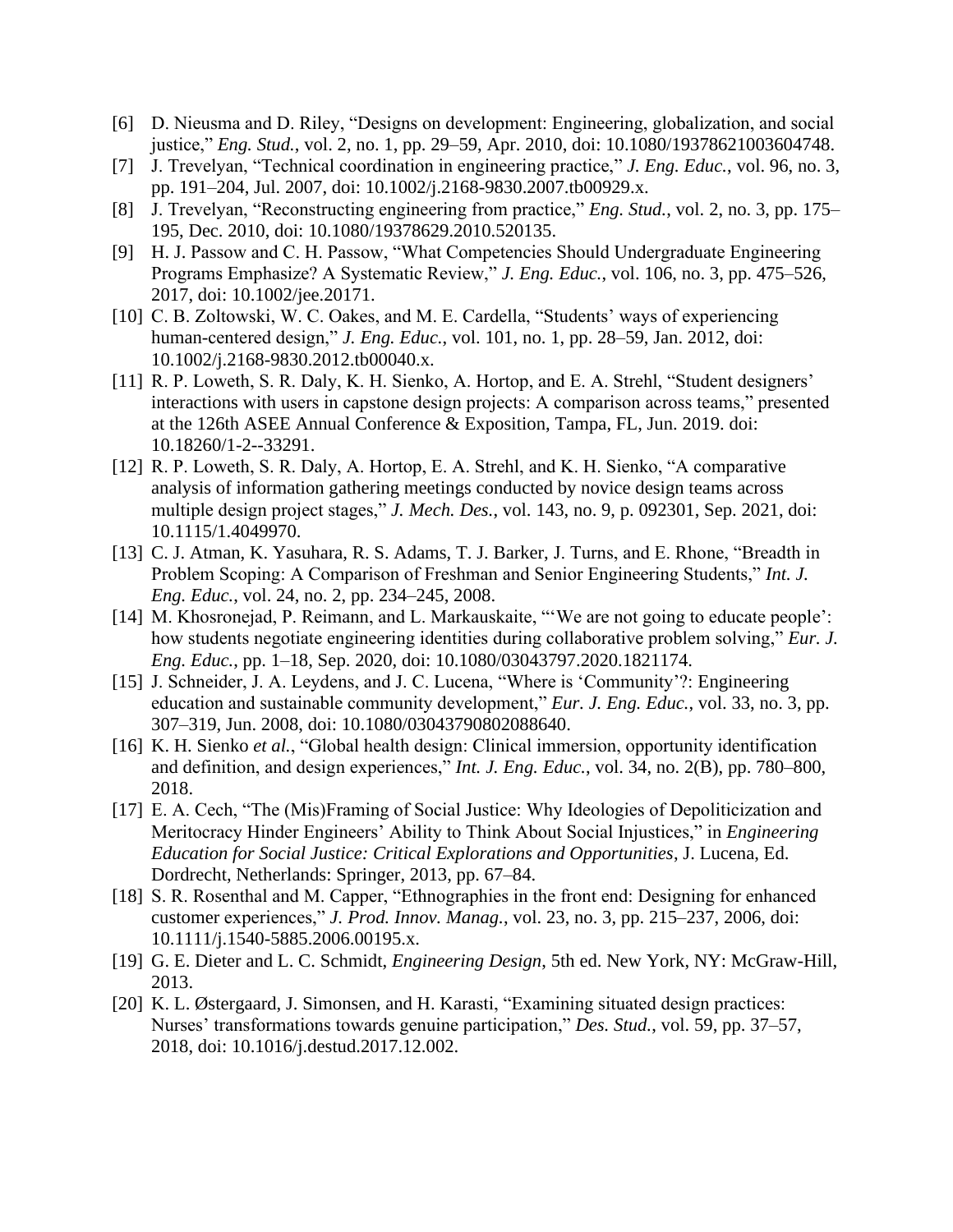- [21] G. M. Olson, J. S. Olson, M. R. Carter, and M. Storrøsten, "Small group design meetings: An analysis of collaboration," *Hum-Comput Interact*, vol. 7, no. 4, pp. 347–374, Dec. 1992, doi: 10.1207/s15327051hci0704\_1.
- [22] L. L. Bucciarelli, *Designing Engineers*. Cambridge, MA: MIT Press, 1994.
- [23] K. J. B. Anderson, S. S. Courter, T. McGlamery, T. M. Nathans-Kelly, and C. G. Nicometo, "Understanding engineering work and identity: A cross-case analysis of engineers within six firms," *Eng. Stud.*, vol. 2, no. 3, pp. 153–174, Dec. 2010, doi: 10.1080/19378629.2010.519772.
- [24] National Society of Professional Engineers, "Professional Engineering Body of Knowledge," 2013. Accessed: May 19, 2020. [Online]. Available: https://www.nspe.org/sites/default/files/resources/nspe-body-of-knowledge.pdf
- [25] S. Chou, "Exploring 'Designer Context' in Engineering Design: The Relationship Between Self, Environment, and Design Methods," PhD Dissertation, University of Michigan, Ann Arbor, MI, 2020. Accessed: Feb. 23, 2021. [Online]. Available: https://deepblue.lib.umich.edu/handle/2027.42/163100
- [26] K. Kunrath, P. Cash, and M. Kleinsmann, "Designers' professional identity: Personal attributes and design skills," *J. Eng. Des.*, vol. 31, no. 6, pp. 297–330, Jun. 2020, doi: 10.1080/09544828.2020.1743244.
- [27] I. F. Ogbonnaya-Ogburu, A. D. R. Smith, A. To, and K. Toyama, "Critical Race Theory for HCI," in *Proceedings of the 2020 CHI Conference on Human Factors in Computing Systems*, Honolulu, HI, Apr. 2020, pp. 1–16. doi: 10.1145/3313831.3376392.
- [28] C. Harrington, S. Erete, and A. M. Piper, "Deconstructing Community-Based Collaborative Design: Towards More Equitable Participatory Design Engagements," *Proc. ACM Hum.- Comput. Interact.*, vol. 3, no. CSCW, pp. 1–25, Nov. 2019, doi: 10.1145/3359318.
- [29] E. O. McGee, *Black, brown, bruised: How racialized STEM education stifles innovation*. Cambridge, MA: Harvard Education Press, 2020.
- [30] A. Johnson, J. Brown, H. Carlone, and A. K. Cuevas, "Authoring identity amidst the treacherous terrain of science: A multiracial feminist examination of the journeys of three women of color in science," *J. Res. Sci. Teach.*, vol. 48, no. 4, pp. 339–366, 2011, doi: 10.1002/tea.20411.
- [31] W. Faulkner, "Doing gender in engineering workplace cultures. II. Gender in/authenticity and the in/visibility paradox," *Eng. Stud.*, vol. 1, no. 3, pp. 169–189, Nov. 2009, doi: 10.1080/19378620903225059.
- [32] J. M. Smith and J. C. Lucena, "'How do I show them I'm more than a person who can lift heavy things?' The funds of knowledge of low income, first generation engineering students," *J. Women Minor. Sci. Eng.*, vol. 22, no. 3, pp. 199–221, 2016, doi: 10.1615/JWomenMinorScienEng.2016015512.
- [33] K. Holmes, *Mismatch: How inclusion shapes design*. Cambridge, MA: MIT Press, 2018.
- [34] P. Seshadri and T. Reid, "Novice engineers' predisposition to compassionate design," in *Proceedings of the 2015 International Conference on Engineering Design*, Milano, Italy, 2015, vol. 11, pp. 143–152.
- [35] E. A. Cech, "Culture of disengagement in engineering education?," *Sci. Technol. Hum. Values*, vol. 39, no. 1, pp. 42–72, Jan. 2014, doi: 10.1177/0162243913504305.
- [36] A. R. Bielefeldt and N. E. Canney, "Changes in the Social Responsibility Attitudes of Engineering Students Over Time," *Sci. Eng. Ethics*, vol. 22, no. 5, pp. 1535–1551, Oct. 2016, doi: 10.1007/s11948-015-9706-5.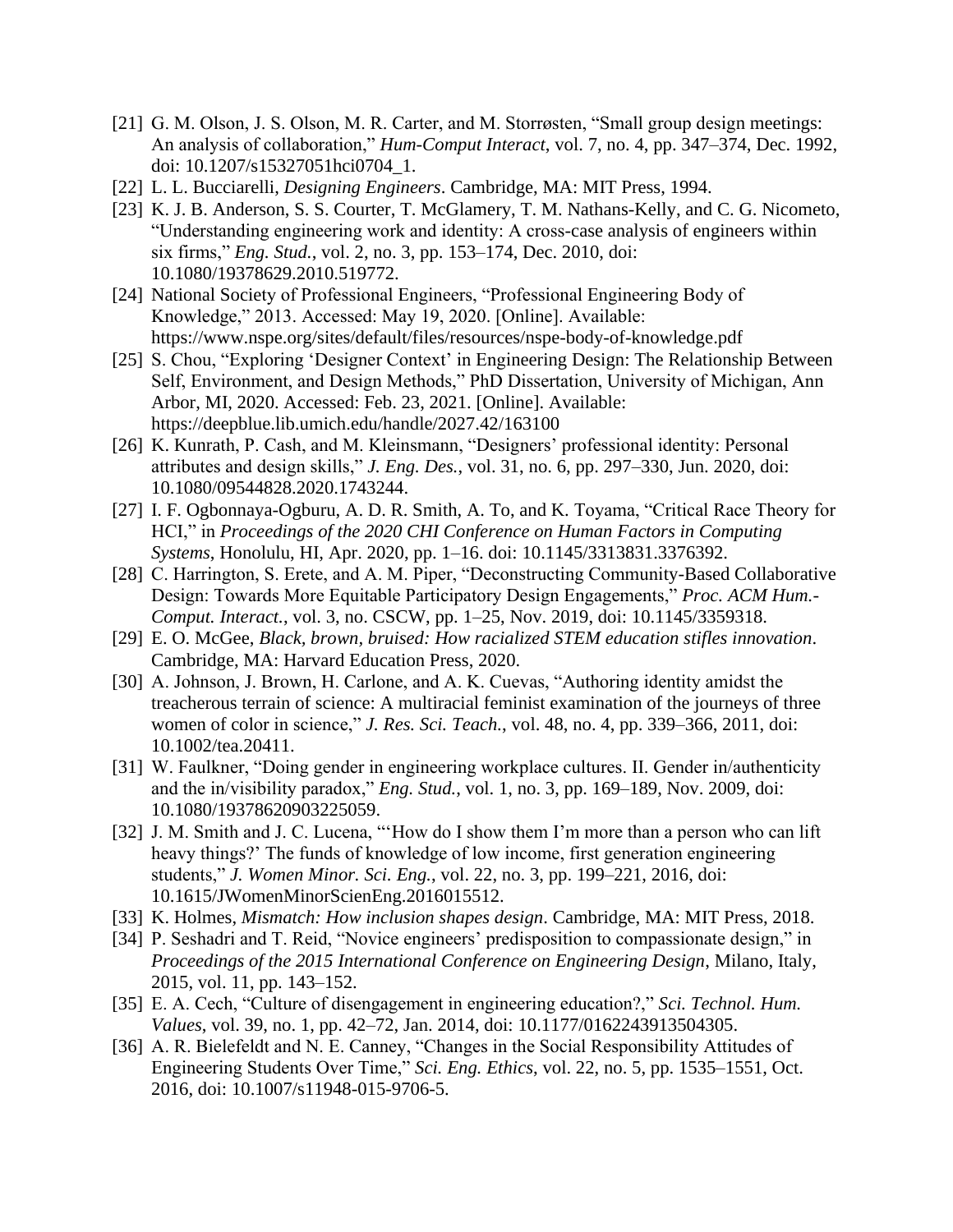- [37] G. Rulifson and A. R. Bielefeldt, "Evolution of Students' Varied Conceptualizations About Socially Responsible Engineering: A Four Year Longitudinal Study," *Sci. Eng. Ethics*, vol. 25, no. 3, pp. 939–974, Jun. 2019, doi: 10.1007/s11948-018-0042-4.
- [38] K. L. Meyers, M. W. Ohland, A. L. Pawley, S. E. Silliman, and K. A. Smith, "Factors relating to engineering identity," *Glob. J. Eng. Educ.*, vol. 14, no. 1, pp. 119–131, 2012.
- [39] K. Dunsmore, J. Turns, and J. M. Yellin, "Looking Toward the Real World: Student Conceptions of Engineering," *J. Eng. Educ.*, vol. 100, no. 2, pp. 329–348, 2011, doi: 10.1002/j.2168-9830.2011.tb00016.x.
- [40] K. Litchfield and A. Javernick-Will, "'I am an engineer AND': A mixed methods study of socially engaged engineers," *J. Eng. Educ.*, vol. 104, no. 4, pp. 393–416, 2015, doi: 10.1002/jee.20102.
- [41] National Academy of Engineering, *Educating the engineer of 2020: adapting engineering education to the new century*. Washington, D.C.: The National Academies Press, 2005.
- [42] National Academy of Engineering, *Educate to Innovate: Factors That Influence Innovation: Based on Input from Innovators and Stakeholders*. Washington, D.C.: The National Academies Press, 2015.
- [43] National Academy of Engineering, *Understanding the Educational and Career Pathways of Engineers*. Washington, D.C.: The National Academies Press, 2018.
- [44] R. Graham, "Global state of the art in engineering education March 2018," Massachusetts Institute of Technology, Cambridge, MA, 2018. [Online]. Available: https://jwel.mit.edu/sites/mitjwel/files/assets/files/neet\_global\_state\_of\_eng\_edu\_180330.pdf
- [45] American Society for Engineering Education, "Transforming Undergraduate Education in Engineering Phase I: Synthesizing and Integrating Industry Perspectives," Arlington, VA, May 2013. Accessed: May 19, 2020. [Online]. Available: https://www.asee.org/TUEE\_PhaseI\_WorkshopReport.pdf
- [46] American Society for Engineering Education, "Transforming Undergraduate Education in Engineering Phase IV: Views of Faculty and Professional Societies," Jun. 2018. Accessed: May 19, 2020. [Online]. Available:
	- https://www.asee.org/documents/publications/reports/2018TUEEPhase4.pdf
- [47] J. J. Duderstadt, "Engineering for a Changing World: A Roadmap to the Future of American Engineering Practice, Research, and Education," The University of Michigan, Ann Arbor, MI, 2008. doi: 10.1007/978-1-4419-1393-7\_3.
- [48] A. Kamp, *Engineering Education in the Rapidly Changing World: Rethinking the Vision for Higher Engineering Education*. Delft, NL: Delft University of Technology, 2016.
- [49] S. D. Sheppard, K. Macatangay, A. Colby, and W. M. Sullivan, *Educating engineers: Designing for the future of the field*. San Francisco, CA: Jossey-Bass, 2009.
- [50] A. T. Kirkpatrick *et al.*, "Vision 2030; Creating the Future of Mechanical Engineering Education," presented at the 2011 ASEE Annual Conference & Exposition, Vancouver, Canada, Jun. 2011. doi: 10.18260/1-2--18870.
- [51] E. Godfrey and L. Parker, "Mapping the Cultural Landscape in Engineering Education," *J. Eng. Educ.*, vol. 99, no. 1, pp. 5–22, 2010, doi: 10.1002/j.2168-9830.2010.tb01038.x.
- [52] E. H. Schein, *Organizational culture and leadership*, 5th ed. Hoboken, NJ: Wiley, 2016.
- [53] B. S. Benedict, D. Verdín, R. A. Baker, A. Godwin, and T. Milton, "Uncovering Latent Diversity: Steps Towards Understanding 'What Counts' and 'Who Belongs' in Engineering